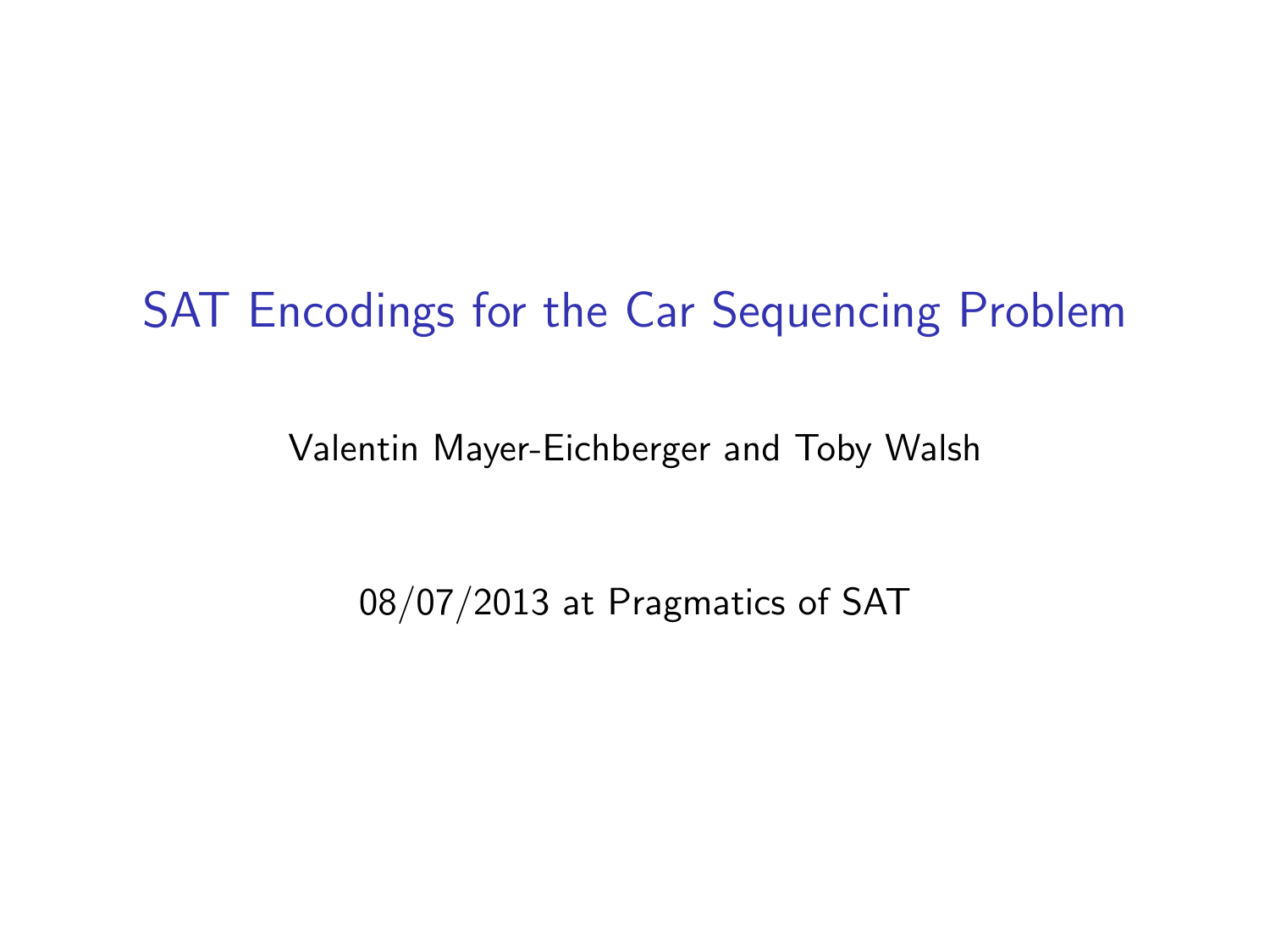# Car Sequencing



Source Wikipedia

- $\blacktriangleright$  Cars require different options (air-conditioning, sun-roof, etc.)
- $\blacktriangleright$  Is there a production sequence for cars on the assembly line satisfying the sliding capacity constraints?
- $\triangleright$  CSPL ib Benchmark
- $\triangleright$  CP, IP, local search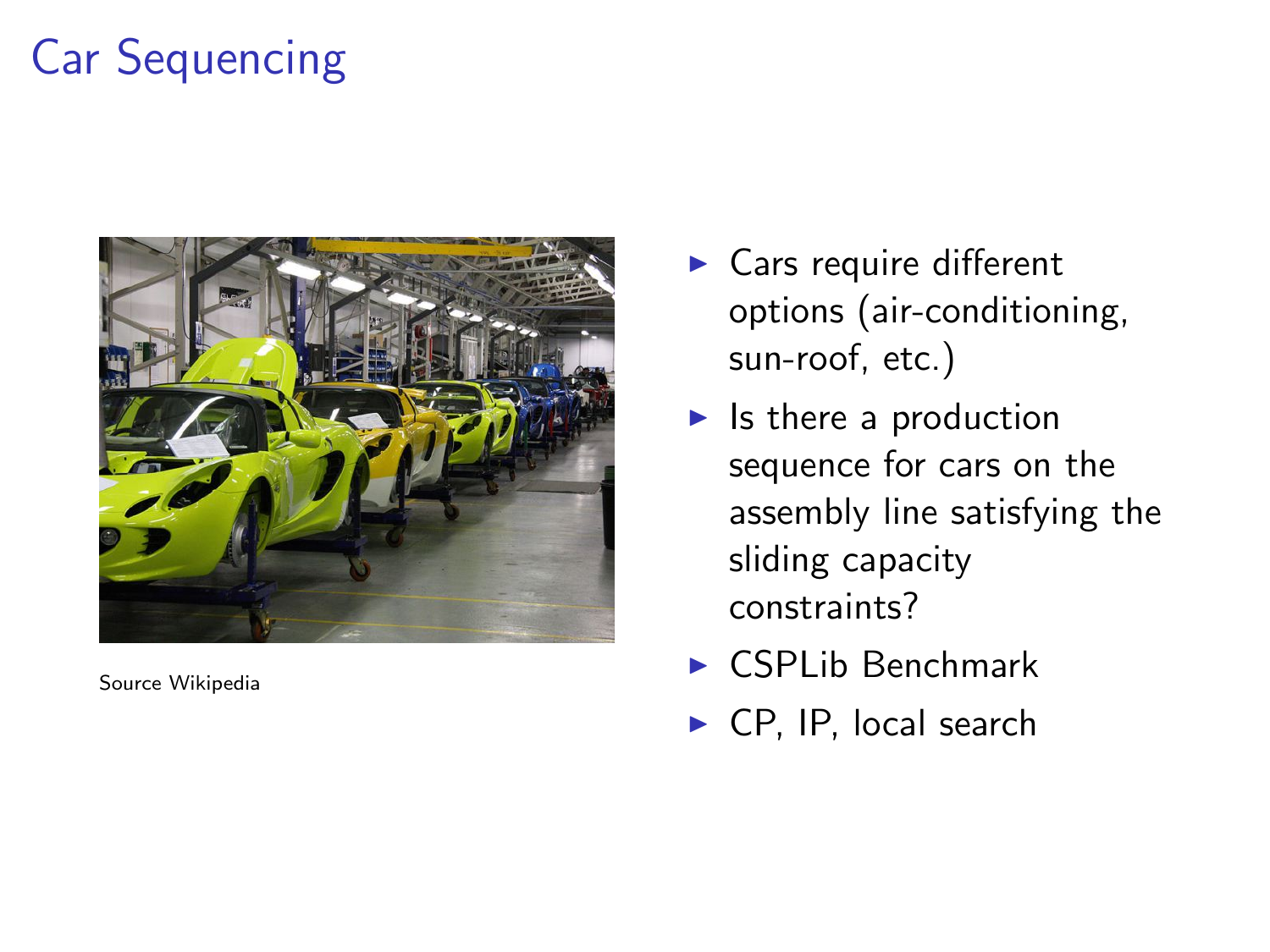# Car Sequencing: Example

- $C = \{1, 2, 3\}$  with demand  $d_1 = 3, d_2 = 2, d_3 = 2$
- $O = \{a, b\}$  with capacity constraints  $1/2$  and  $1/5$
- $\blacktriangleright$  Class 1 no restriction
- $\triangleright$  Class 2 requires option a
- $\triangleright$  Class 3 requires option a and b

| Sequence of cars $\vert$ 3 |  |  |  |  |
|----------------------------|--|--|--|--|
| Option a                   |  |  |  |  |
| Option b                   |  |  |  |  |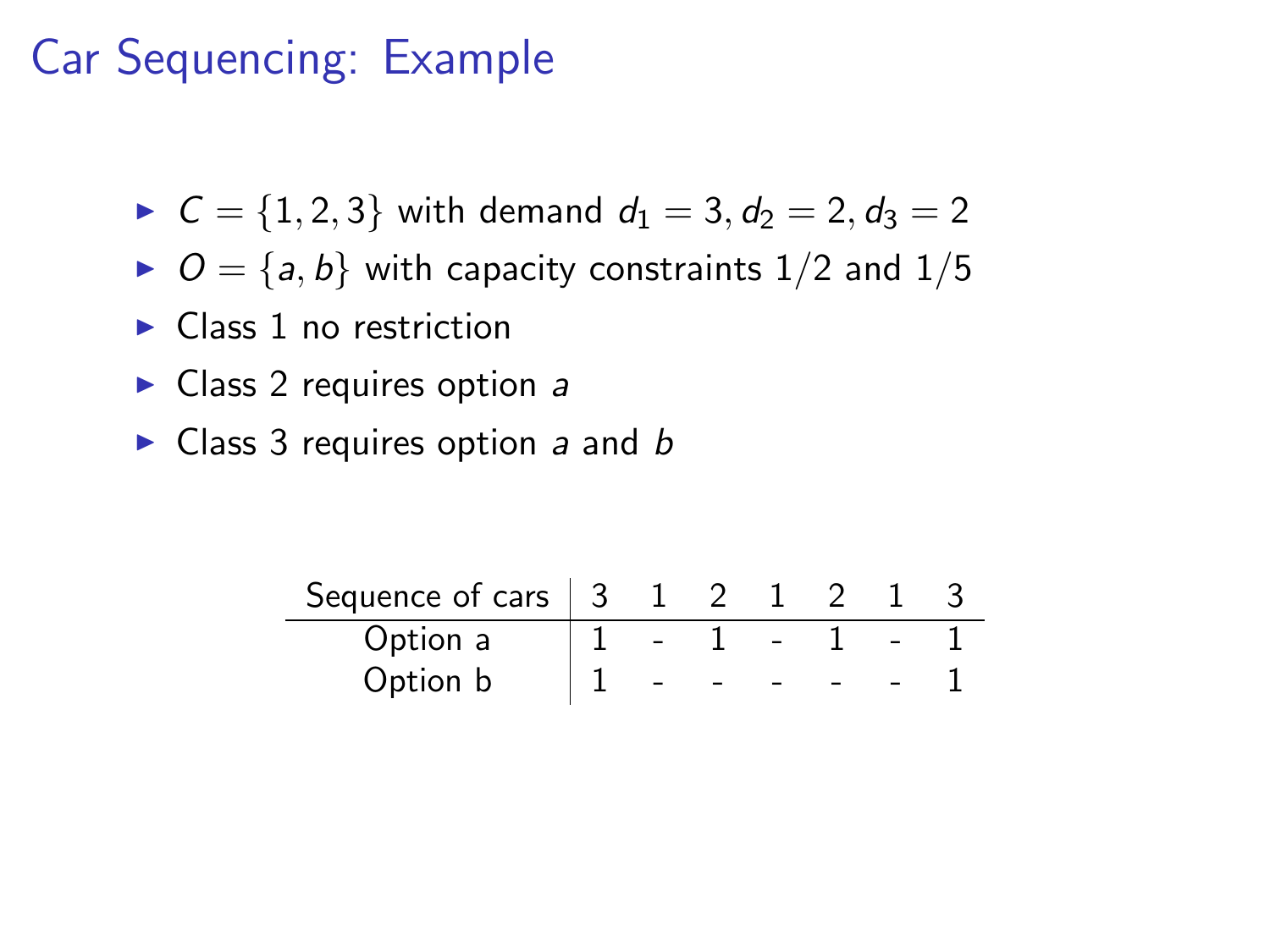# Car Sequencing: Example

 $C = \{1, 2, 3\}$  with demand  $d_1 = 3, d_2 = 2, d_3 = 2$ 

- $O = \{a, b\}$  with capacity constraints 1/2 and 1/5
- $\blacktriangleright$  Class 1 no restriction
- $\triangleright$  Class 2 requires option a
- $\triangleright$  Class 3 requires option a and b

| Sequence of cars $ 3 $ |  |  |  |  |
|------------------------|--|--|--|--|
| Option a               |  |  |  |  |
| Option b               |  |  |  |  |

Car Sequencing is NP-Complete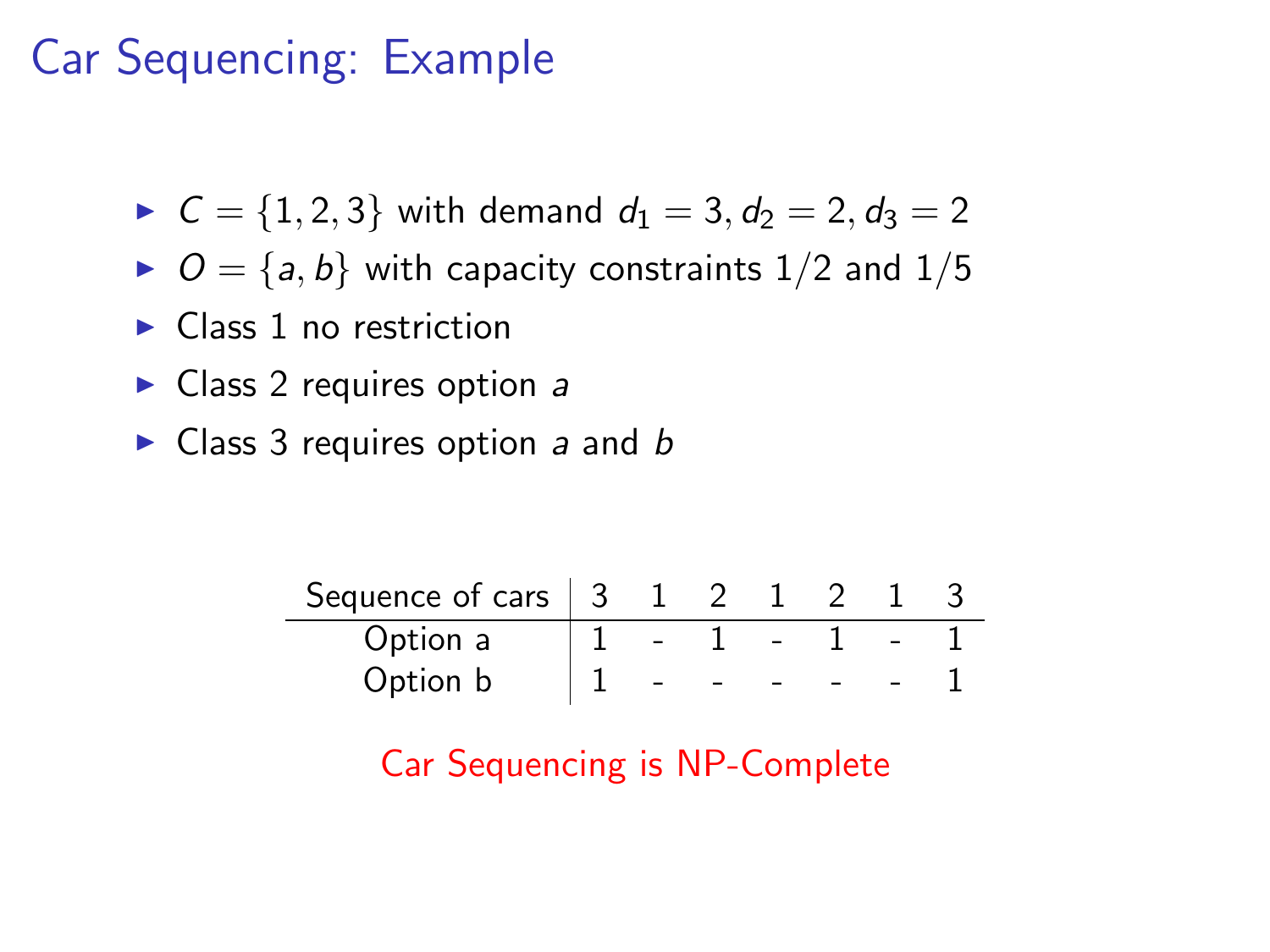## PB Model

- ► Boolean variable  $c_i^k$ : car  $k \in C$  is at position *i*
- ► Boolean variable  $o_i'$ : option  $l \in O$  is at position i
- $\triangleright$  Demand constraints:  $\forall k \in C$

$$
\sum_{i=1}^n c_i^k = d_k
$$

► Capacity constraints:  $\forall l \in O$  with ratio  $u_l/q_l$ 

$$
\bigwedge_{i=0}^{n-q_l} (\sum_{j=1}^{q_l} o_{i+j}^l \leq u_l)
$$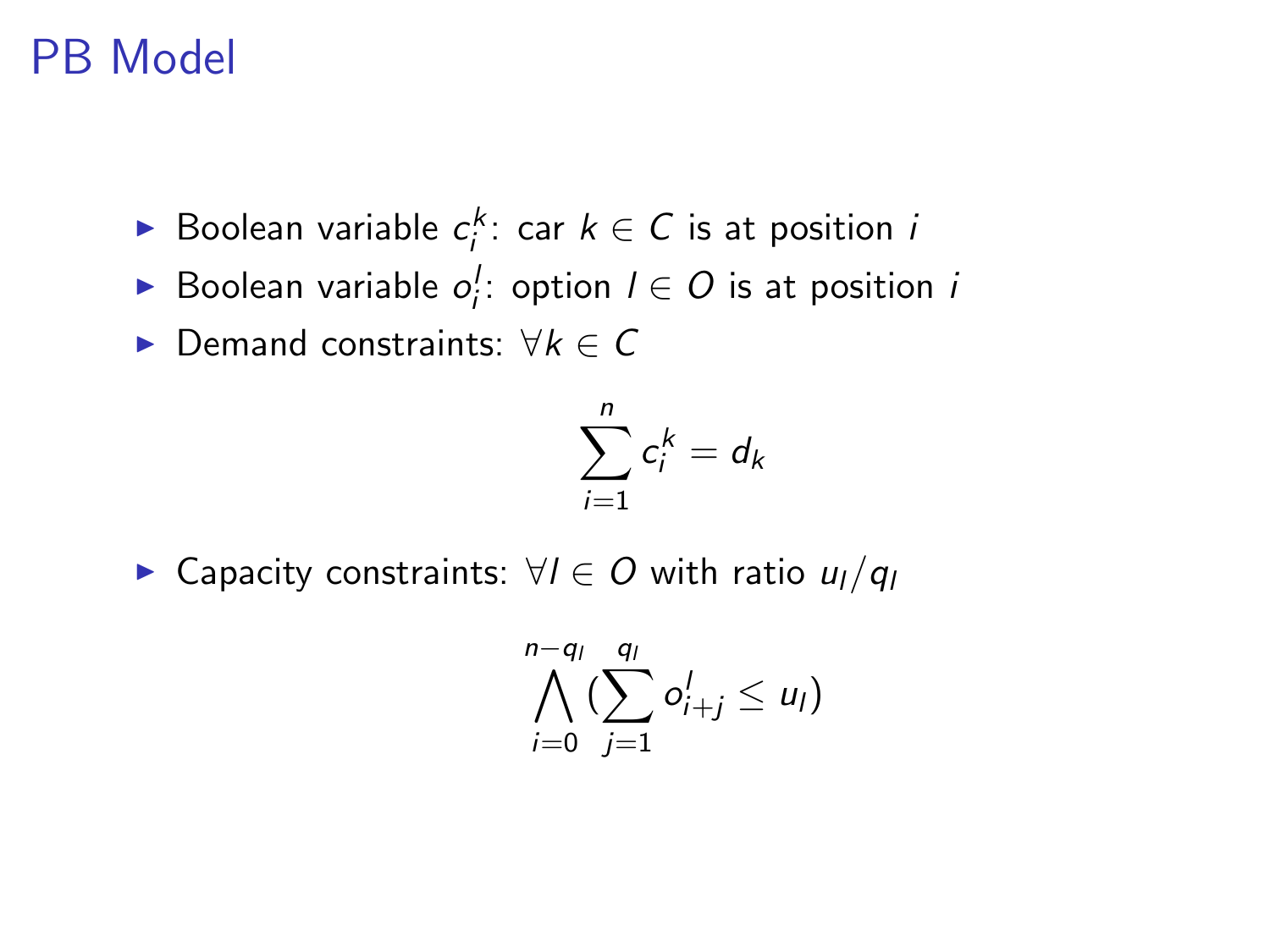#### PB Model

And in all positions  $i \in \{1 \dots n\}$  of the sequence it must hold:

► Link between classes and options: for each  $k \in C$  and

$$
\forall l \in O_k: c_i^k - o_i^l \leq 0
$$
  

$$
\forall l \in O \setminus O_k: c_i^k + o_i^l \leq 1
$$

 $\blacktriangleright$  Exactly one car:

$$
\sum_{k\in\mathsf{C}}c_i^k=1
$$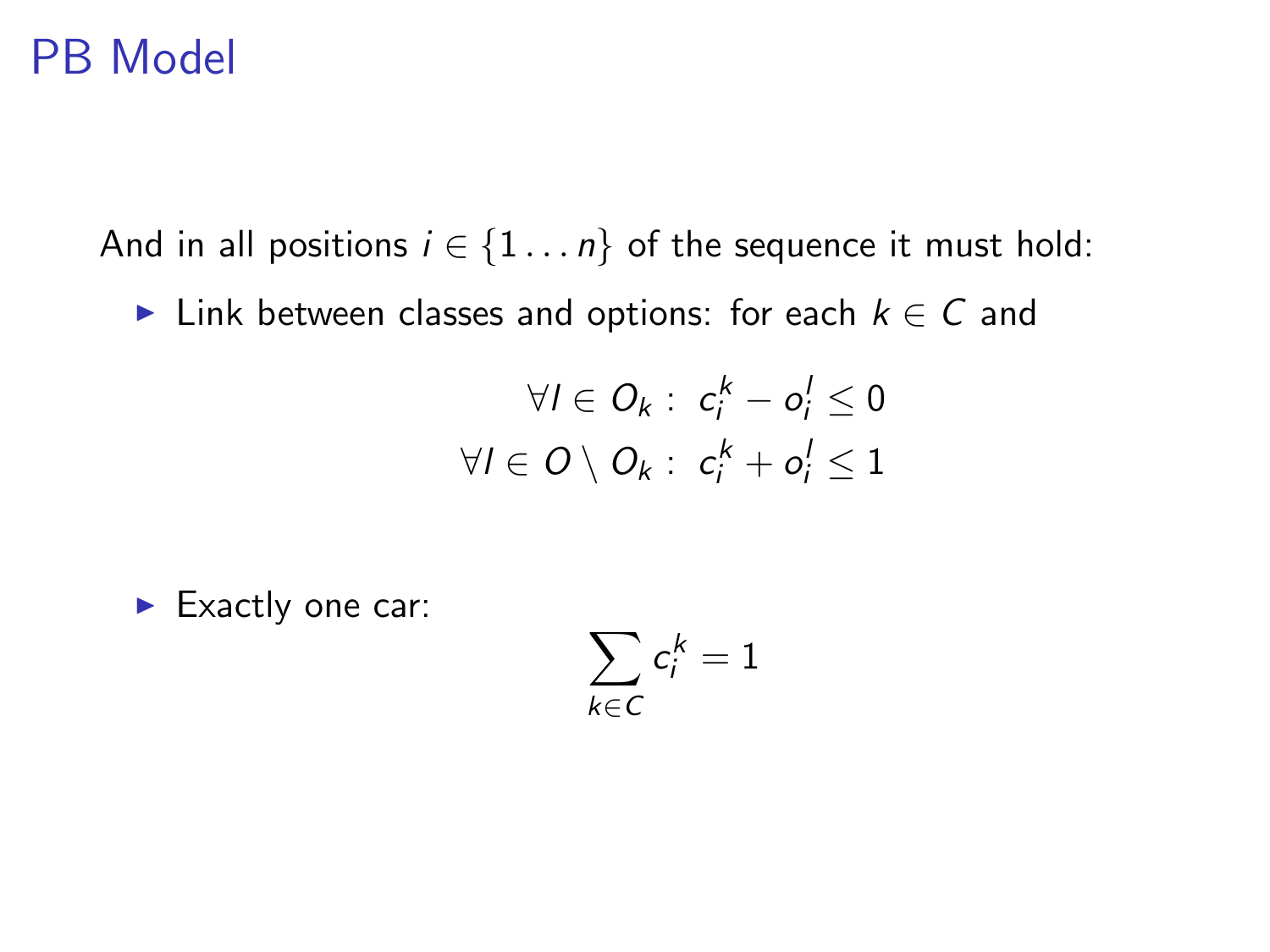# Modelling in CNF

- $\triangleright$  The PB model is the mostly used model in CP, IP and local search!
- $\triangleright$  This model with standard translation to CNF (minisat+, clasp . . . ) has bad performance
- $\triangleright$  Choose the right cardinality translation
- $\triangleright$  Uniform treatment of classes and options:

$$
\sum_{i=1}^n o_i^l = d_l = \sum_{k \in C_l} d_k
$$

 $\blacktriangleright$  Global constraint: Cardinality  $+$  Sequence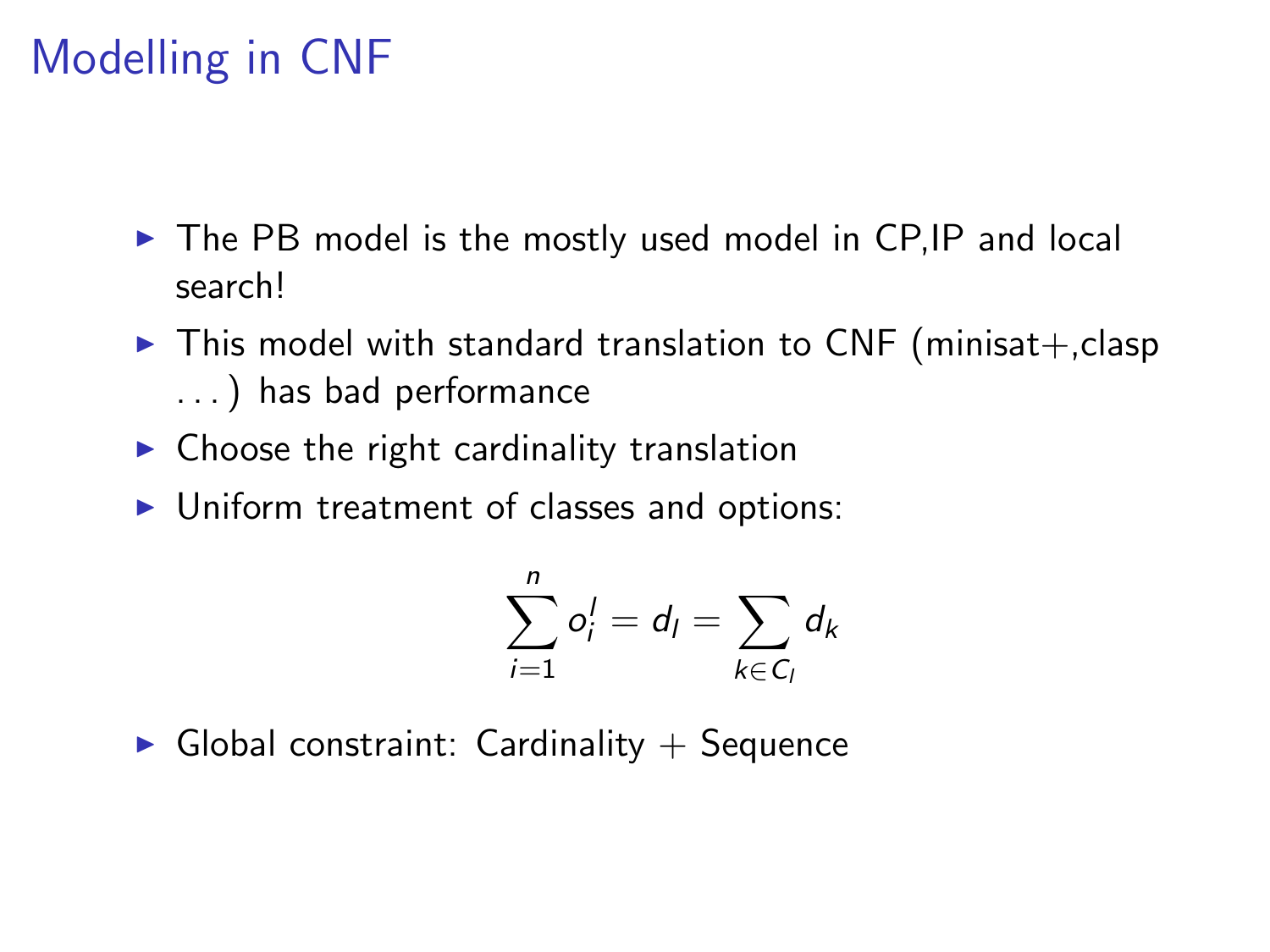Sequential Counter: Variables

 $\blacktriangleright$  Translation of Boolean Cardinality:

$$
\sum_{i\in\{1...n\}}x_i=d
$$

- $\blacktriangleright$   $x_i$  is true iff the object is at position *i*
- $\blacktriangleright$   $s_{i,j}$  is true iff in the positions  $0, 1 \ldots i$  the object exists at least j times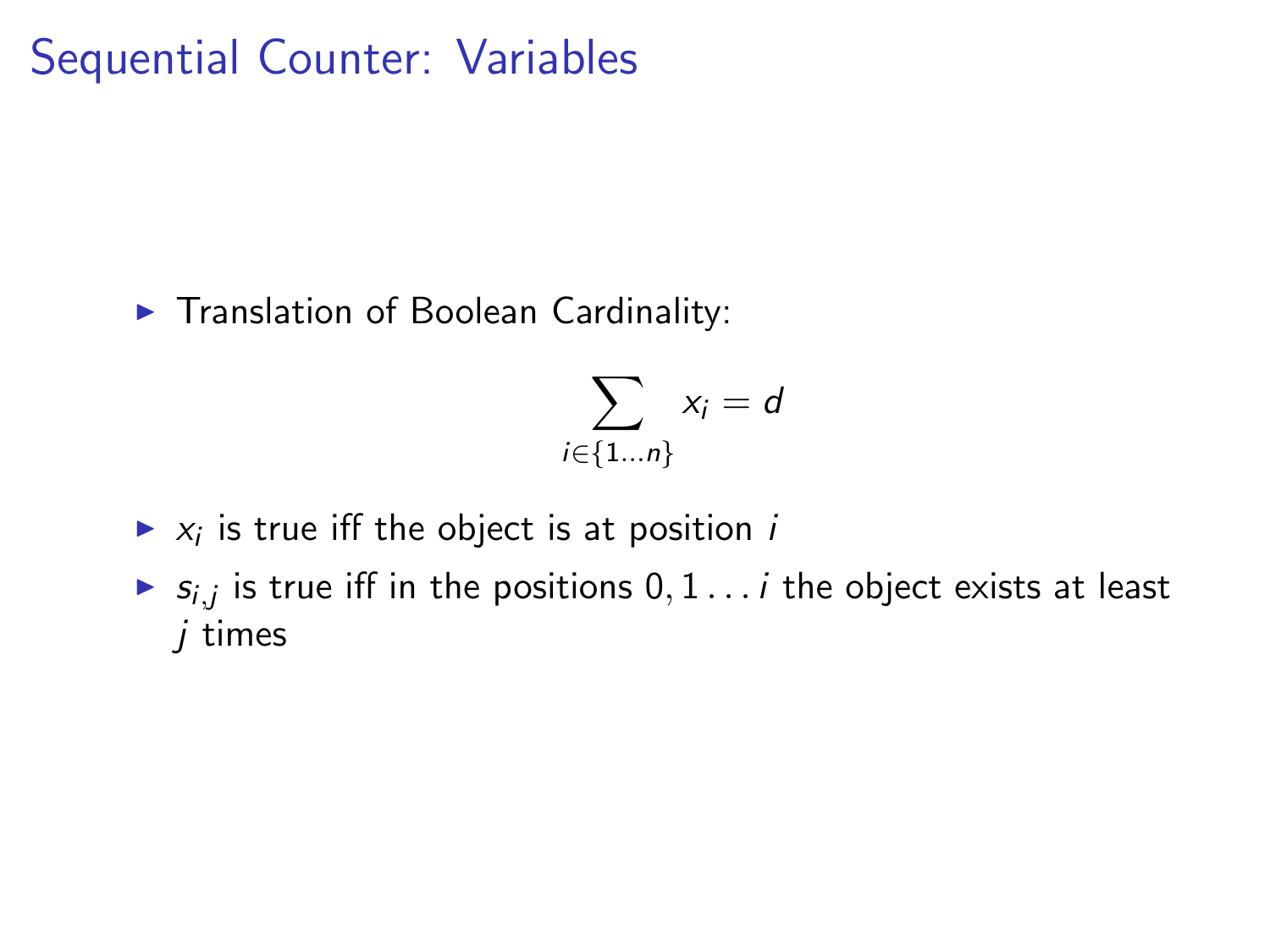#### Sequential Counter: Example



Setting  $x_2$  and  $x_7$  to 1:

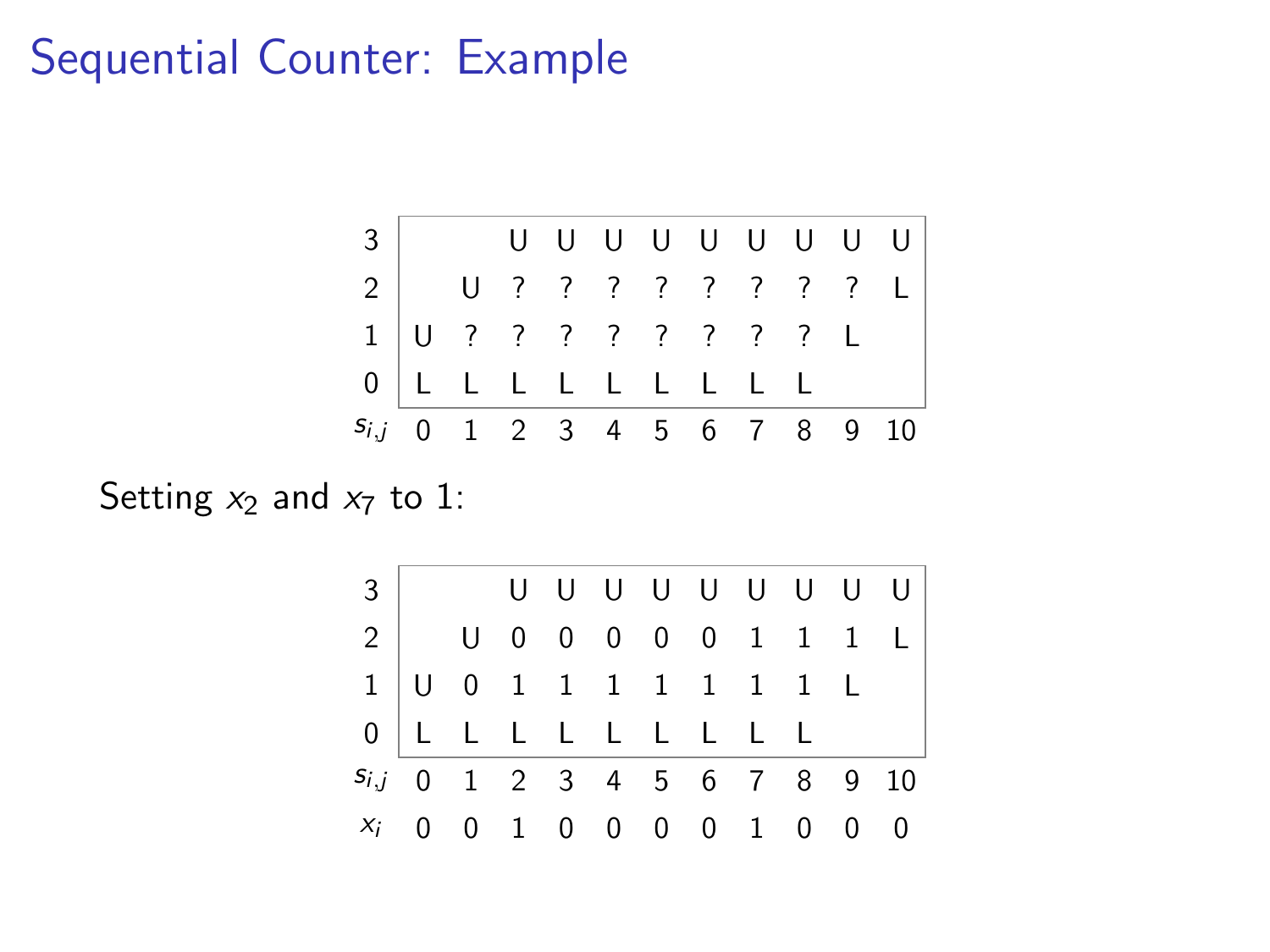#### Sequential Counter





 $\blacktriangleright$  This idea can translate all cardinality constraints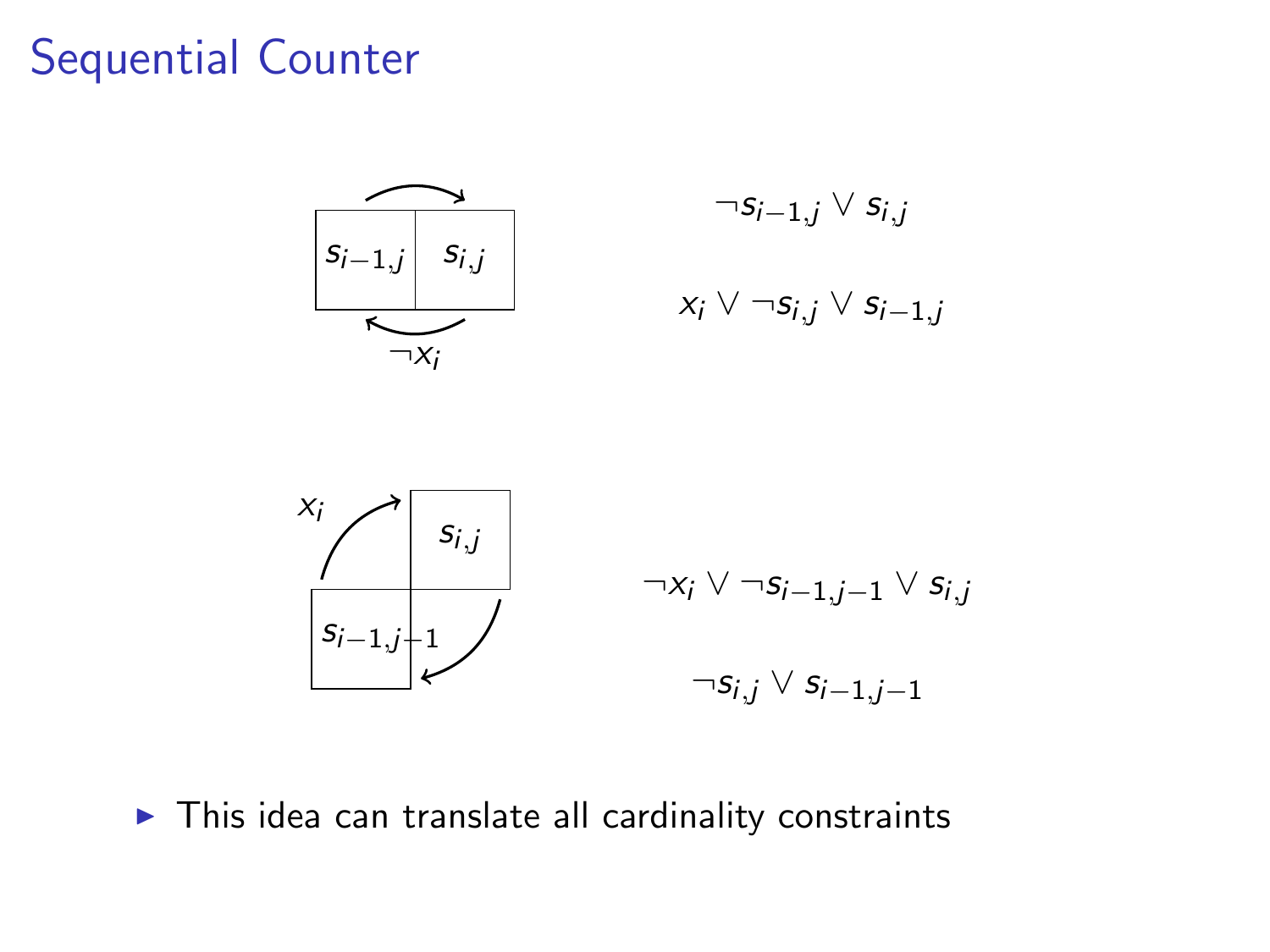Demand Constraint + Capacity Constraint

$$
\left(\sum_{i=1}^n x_i = d\right) \wedge \bigwedge_{i=0}^{n-q} \left(\sum_{l=1}^q x_{i+l} \le u\right)
$$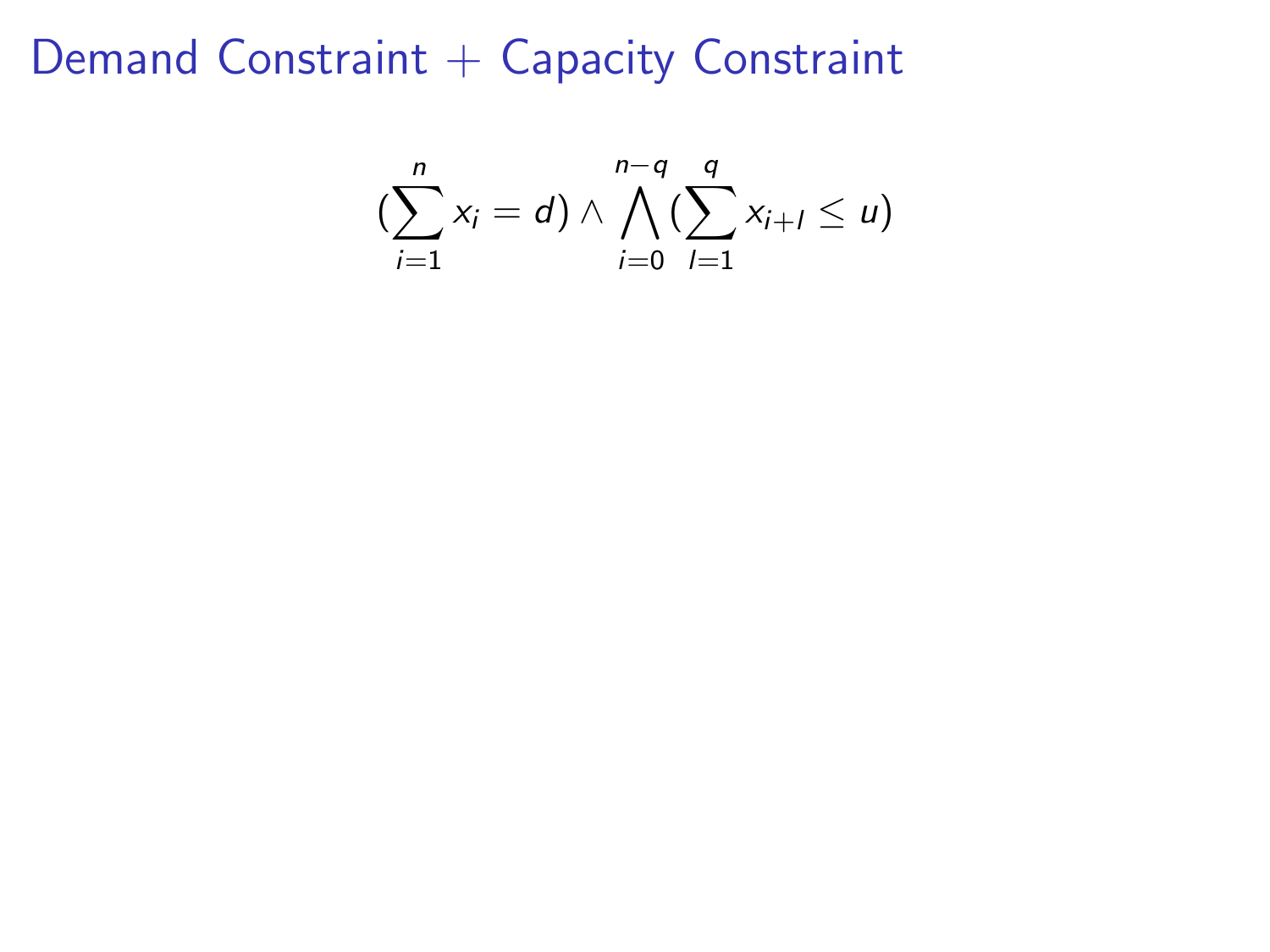Demand Constraint + Capacity Constraint

$$
\left(\sum_{i=1}^n x_i = d\right) \wedge \bigwedge_{i=0}^{n-q} \left(\sum_{l=1}^q x_{i+l} \le u\right)
$$



$$
\neg s_{i,j} \vee s_{i-q,j-u}
$$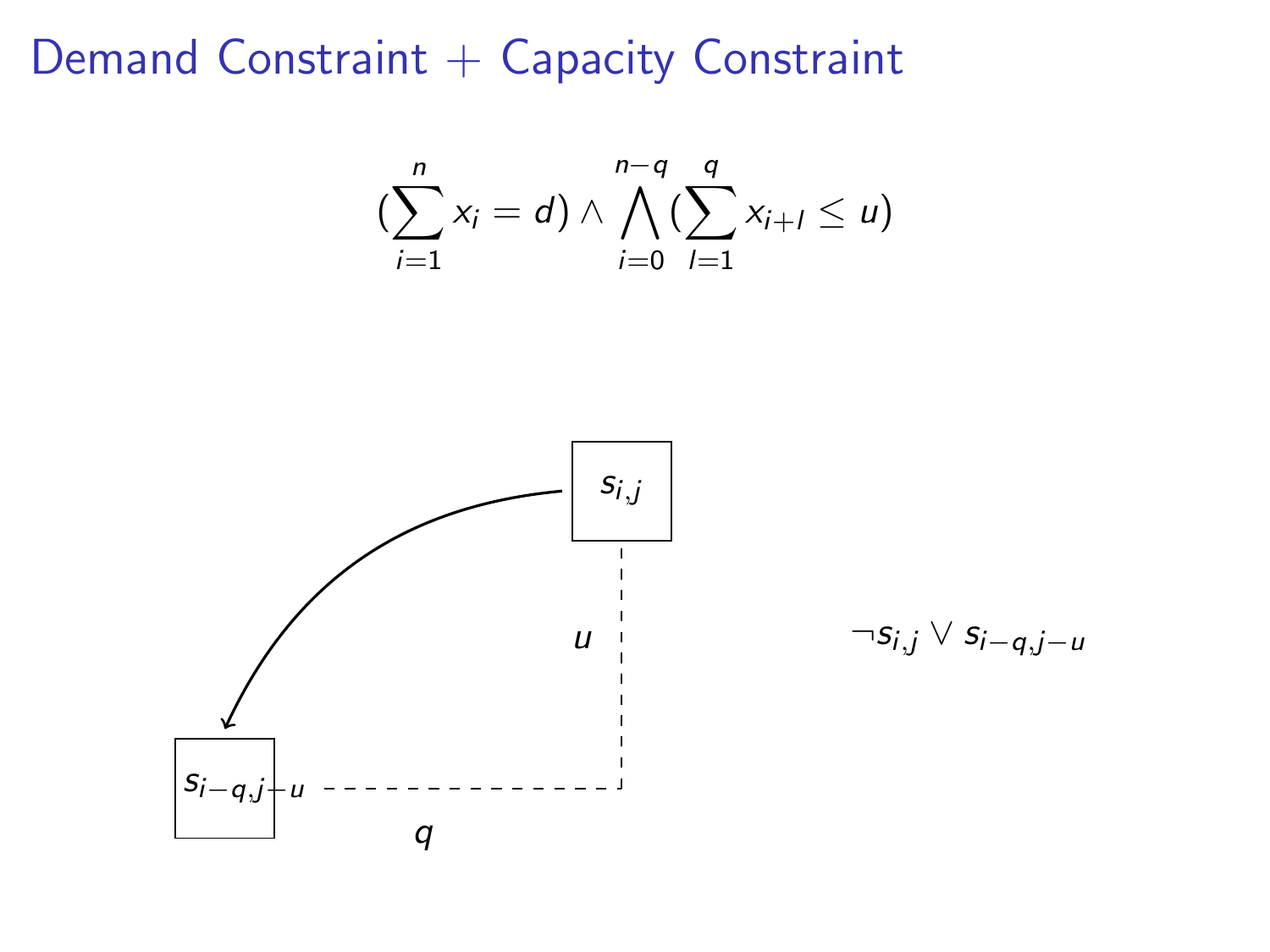#### Capacity Constraints: Example

Capacity constraint  $4/8$ , demand  $d = 12$  on a sequence of 22 variables:

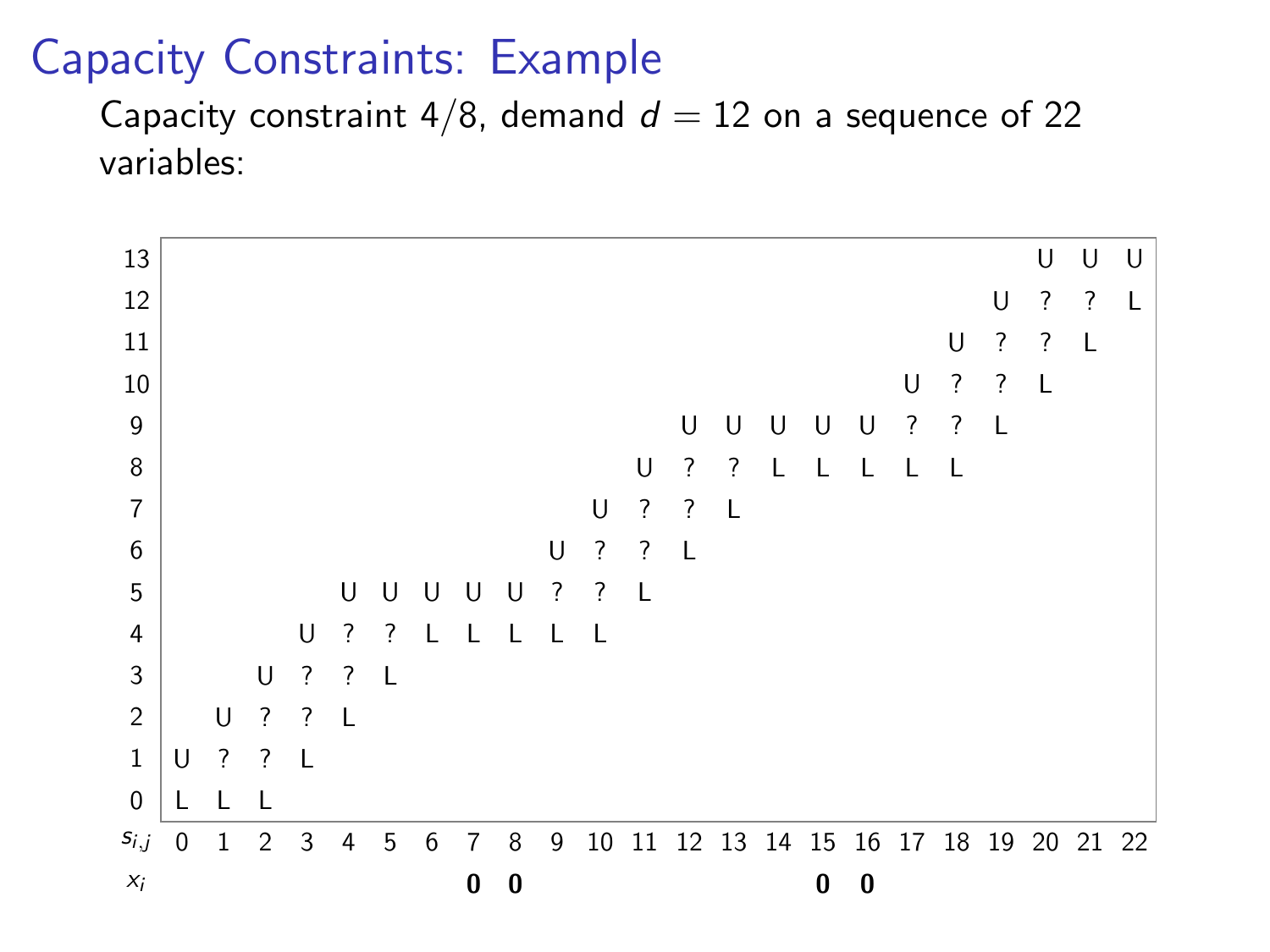#### Capacity Constraints: Example

Partial Assignment:  $x_1$  and  $x_{13}$  to true and  $x_{12}$ ,  $x_{14}$  and  $x_{21}$  to false.

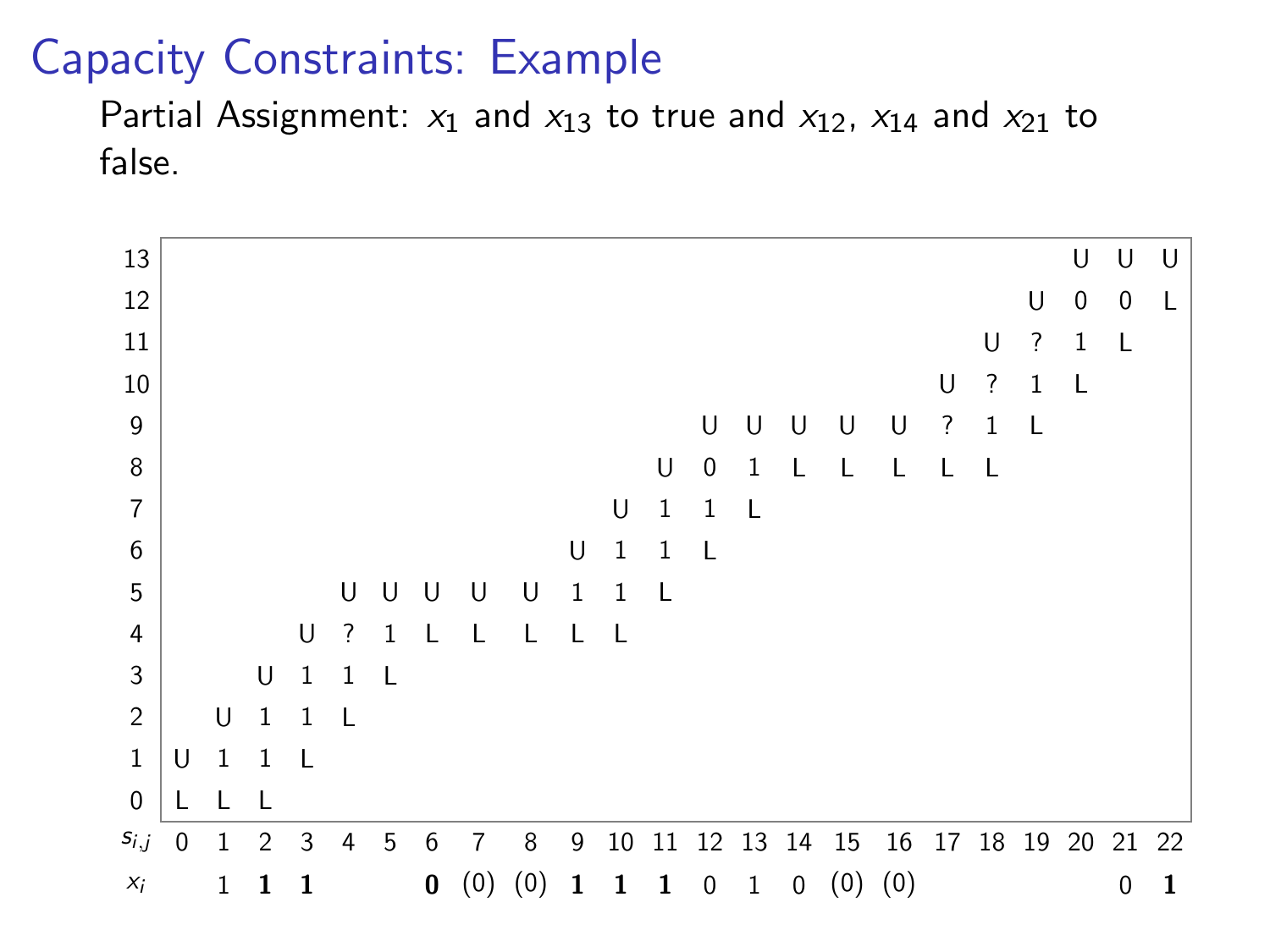#### Discussion: Related Work

- $\triangleright$  Sinz Sequential Counter [\[6\]](#page-19-0)
- Een and Soerensson: Translation through BDDs [\[3\]](#page-19-1)
- $\triangleright$  Bacchus translation through DFAs [\[1\]](#page-19-2)
- $\triangleright$  CP: Decomposition to cumulative sums [\[2\]](#page-19-3)
- $\triangleright$  CP: Linear time propagator [\[5\]](#page-19-4)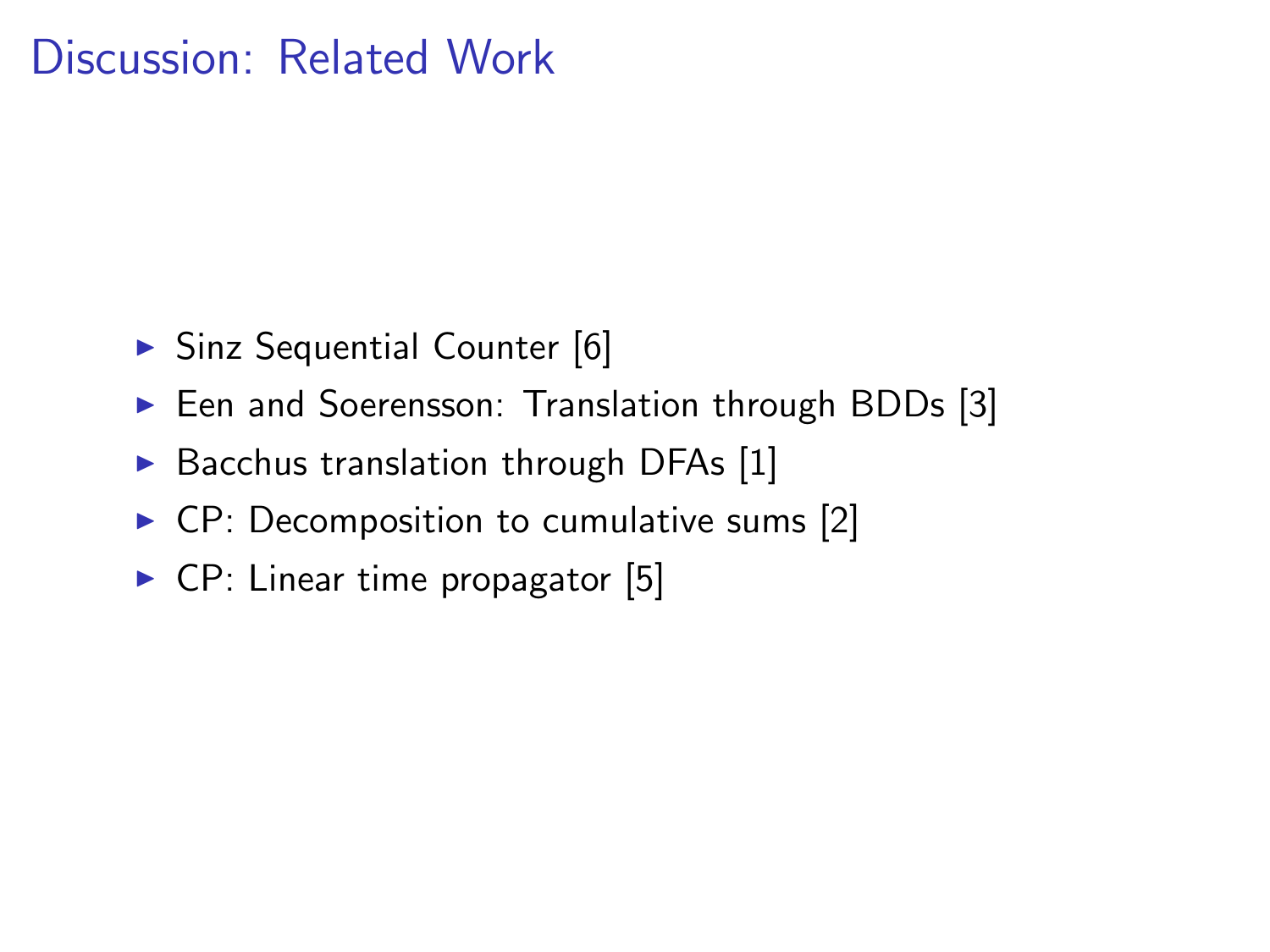# A Trick for Lower Bounds ([\[4\]](#page-19-5))

| class           | 0       | 1                         | $\overline{2}$            | 3                            | 4                        | 5                            | 6                        | 7                     | 8                            | 9                        | 10                       | 11                            |
|-----------------|---------|---------------------------|---------------------------|------------------------------|--------------------------|------------------------------|--------------------------|-----------------------|------------------------------|--------------------------|--------------------------|-------------------------------|
| demand          | 9       | 4                         | 22                        | 2                            | 1                        | 62                           | 31                       | 4                     | 24                           | 4                        | 3                        | 36                            |
| 0: 1/2          | -       |                           |                           |                              |                          | -                            | ۰                        |                       |                              |                          | -                        | $\times$                      |
| 1: $2/3$        |         |                           |                           |                              |                          | x                            | x                        | x                     | $\boldsymbol{\mathsf{x}}$    | $\boldsymbol{\times}$    | x                        |                               |
| 2: 1/3          |         | ٠                         | $\boldsymbol{\times}$     | x                            | x                        | $\qquad \qquad \blacksquare$ | ۰                        | -                     | $\boldsymbol{\mathsf{x}}$    | $\boldsymbol{\times}$    | $\times$                 |                               |
| 3:2/5           | -       | x                         | -                         | $\qquad \qquad \blacksquare$ | x                        | $\qquad \qquad \blacksquare$ | x                        | X                     | $\overline{\phantom{0}}$     | -                        | x                        |                               |
| 4: $1/5$        | x       | $\boldsymbol{\mathsf{x}}$ | -                         | x                            | x                        |                              | $\overline{\phantom{a}}$ | $\boldsymbol{\times}$ | $\overline{\phantom{a}}$     | $\boldsymbol{\times}$    | $\times$                 |                               |
| class<br>demand | 12<br>3 | 13<br>25                  | 14<br>3                   | 15<br>8                      | 16<br>5                  | 17<br>$\overline{2}$         | 18<br>6                  | 19<br>21              | 20<br>5                      | 21<br>7                  | 22<br>11                 | 23<br>$\overline{\mathbf{c}}$ |
| 0: 1/2          | x       | x                         | $\boldsymbol{\times}$     | x                            | x                        | x                            | $\times$                 | x                     | x                            | x                        | x                        | x                             |
| 1: $2/3$        | ٠       | -                         | -                         | -                            |                          | $\qquad \qquad \blacksquare$ | x                        | x                     | x                            | x                        | x                        | x                             |
| 2: 1/3          | -       |                           | ٠                         | x                            | x                        | x                            | -                        | ٠                     | $\qquad \qquad \blacksquare$ | x                        | x                        | x                             |
| 3:2/5           | -       | x                         | $\boldsymbol{\mathsf{x}}$ | $\overline{\phantom{m}}$     | $\overline{\phantom{m}}$ | x                            | -                        | x                     | x                            | $\overline{\phantom{a}}$ | x                        | x                             |
| 4: $1/5$        | ×       | -                         | x                         | ۰                            | x                        | ×                            | x                        | ۰                     | x                            | x                        | $\overline{\phantom{0}}$ | x                             |

- $\triangleright$  Class 21 and 23 have option 0,1,2,4 with a total demand of 9
- $\blacktriangleright$  All other classes share at least one option with 21 and 23
- $\triangleright$  Potential neighbours of 21 and 23?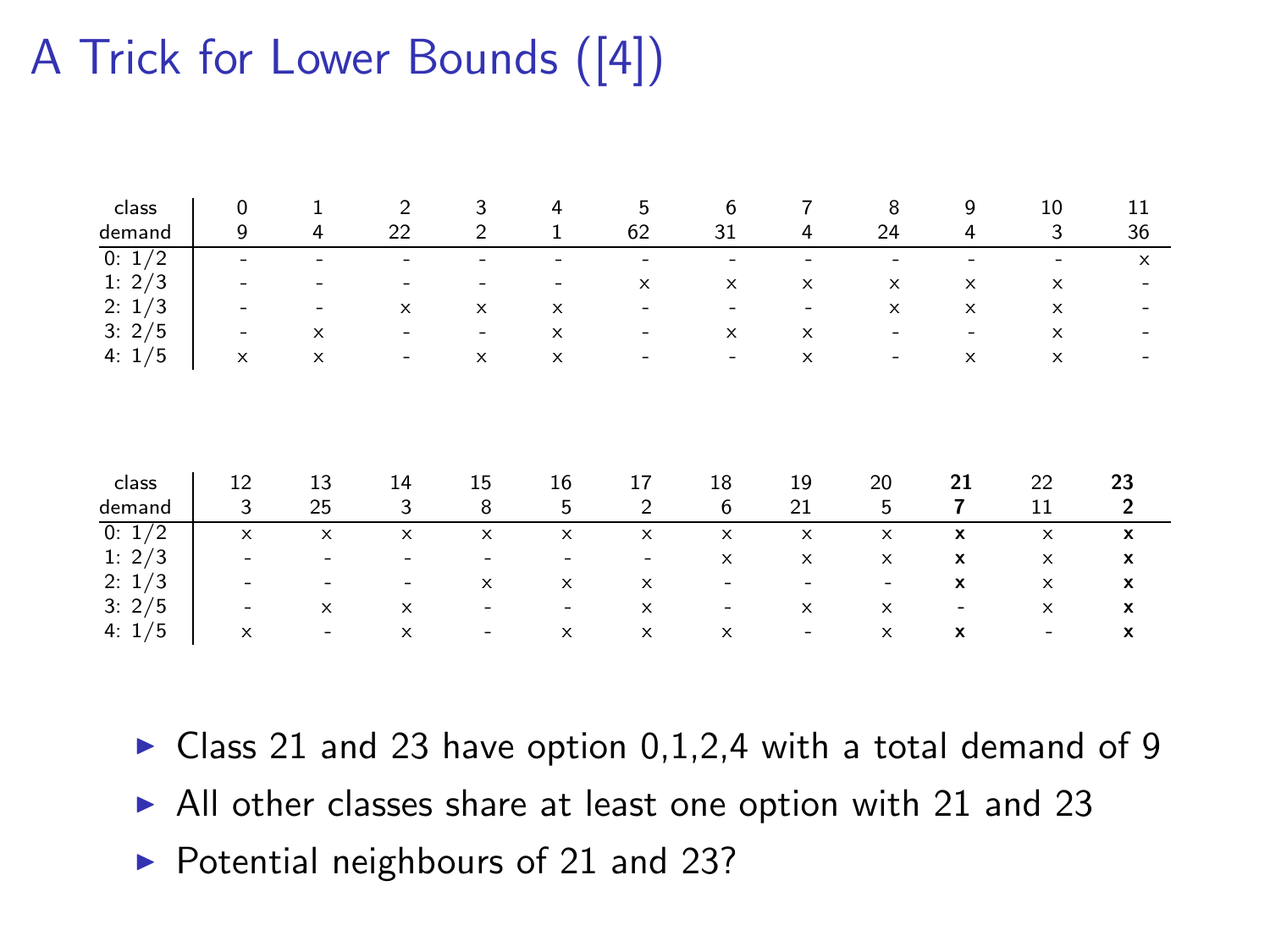## Results on CSPLib

|                 |                 |    | F <sub>2</sub> F <sub>3</sub> | ASP |  |
|-----------------|-----------------|----|-------------------------------|-----|--|
| #solved UNSAT   | $\overline{17}$ | 15 | -17                           | 10  |  |
| #fastest UNSAT  | 5               |    |                               |     |  |
| #solved SAT     |                 | 11 | -11                           |     |  |
| $#$ fastest SAT |                 |    |                               |     |  |

- $\triangleright$  More propagation important for SAT instances, not so much for UNSAT
- $\triangleright$  Combination of SAT and the Trick shows many lower bounds (additional empty cars)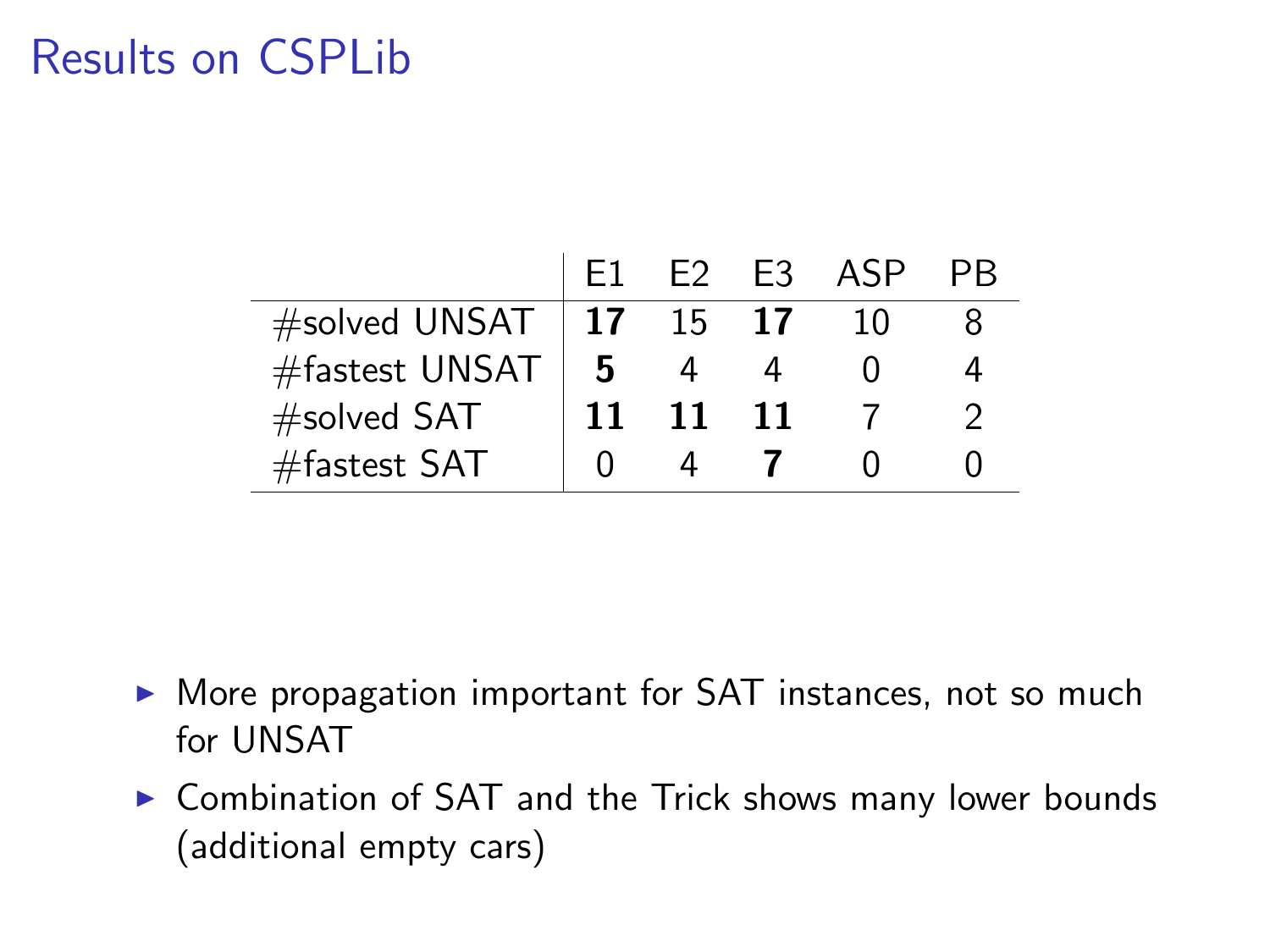## Conclusions and Future Work

- $\triangleright$  SAT can be very competitive on CP benchmarks
- $\triangleright$  SAT is very strong on proving lower bounds
- $\triangleright$  Global Constraints motivate for encodings
- $\triangleright$  Choosing the right encoding of cardinality constraints is crucial

Future work:

- $\triangleright$  Comparison to CP and IP
- $\triangleright$  Theoretical analysis of the decompositions and usage in other domains
- $\triangleright$  Exponential encoding in the number of options?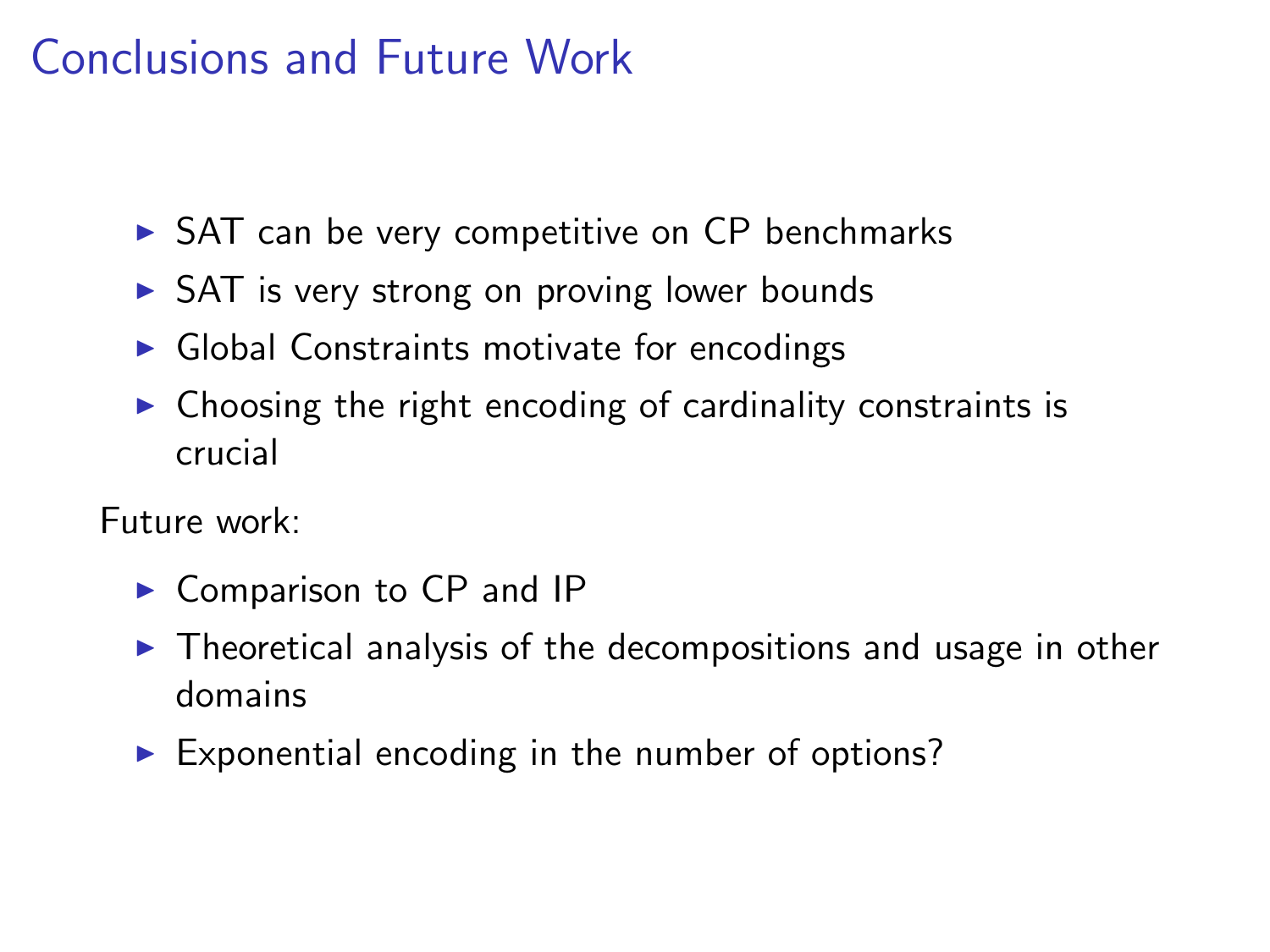

Thank you very much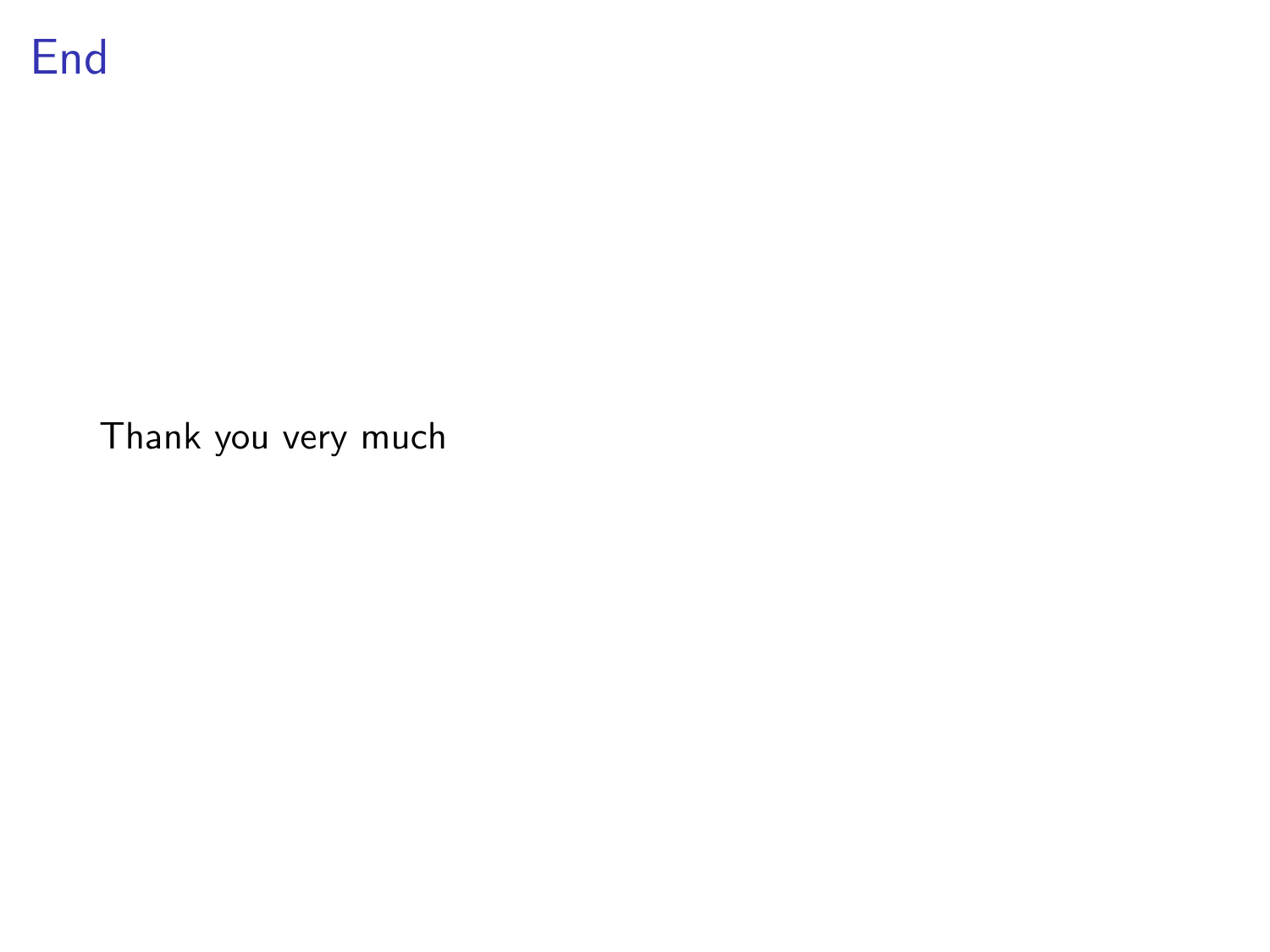# **Bibliography**

<span id="page-19-2"></span>Fahiem Bacchus. GAC Via Unit Propagation. In CP, pages 133–147, 2007.

<span id="page-19-3"></span>F Sebastian Brand, Nina Narodytska, Claude-Guy Quimper, Peter J. Stuckey, and Toby Walsh. Encodings of the Sequence Constraint. In CP, pages 210–224, 2007.

<span id="page-19-1"></span>量 Niklas Eén and Niklas Sörensson.

> Translating Pseudo-Boolean Constraints into SAT. Journal on Satisfiability, Boolean Modeling and Computation,  $2(1-4):1-26, 2006.$

<span id="page-19-5"></span>

Ian P. Gent.

Two Results on Car-sequencing Problems. In Report APES-02-1998, 1998.

<span id="page-19-4"></span><span id="page-19-0"></span>

Mohamed Siala, Emmanuel Hebrard, and Marie-José Huguet. An Optimal Arc Consistency Algorithm for a Chain of Atmost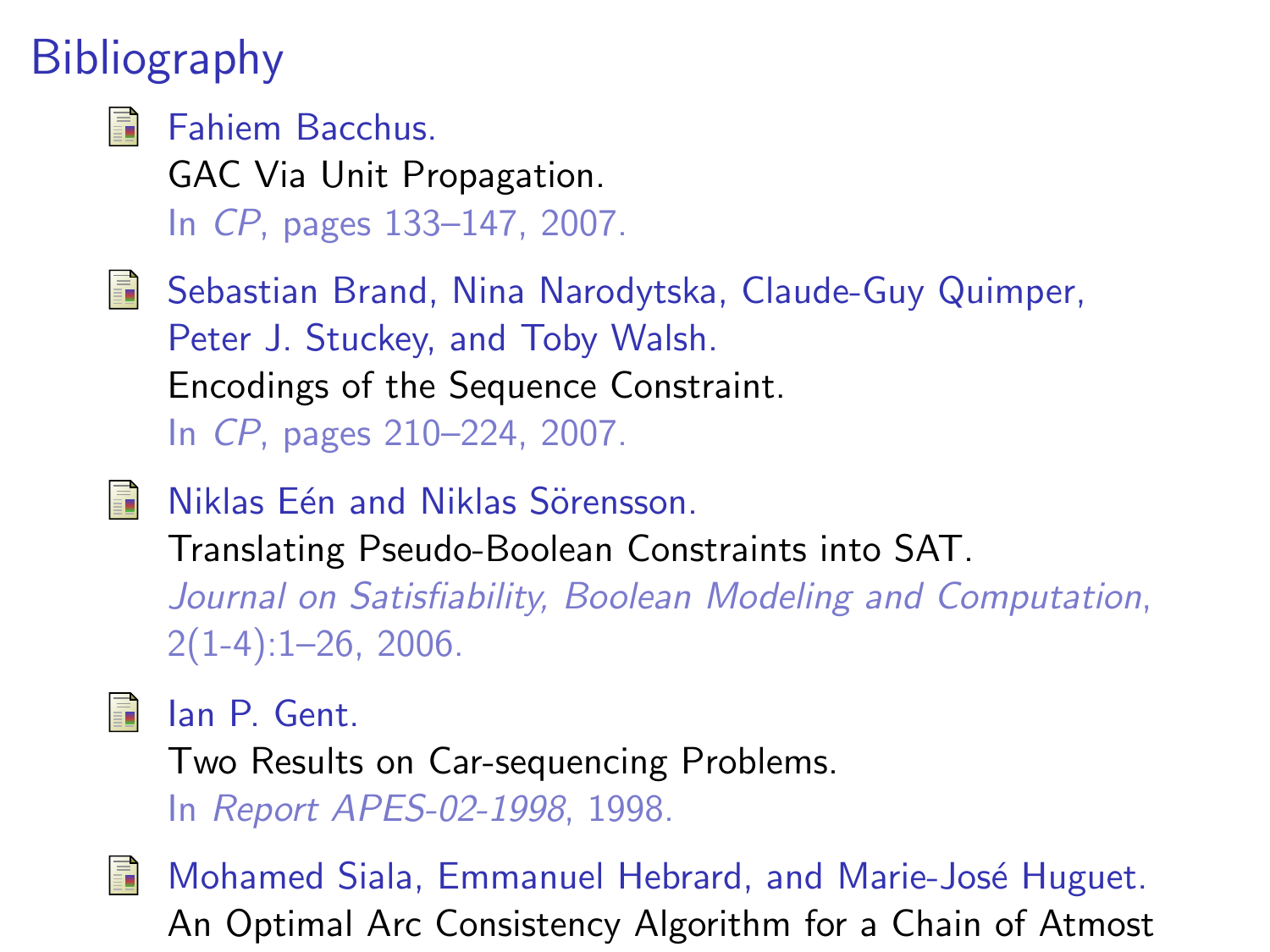# Backupslides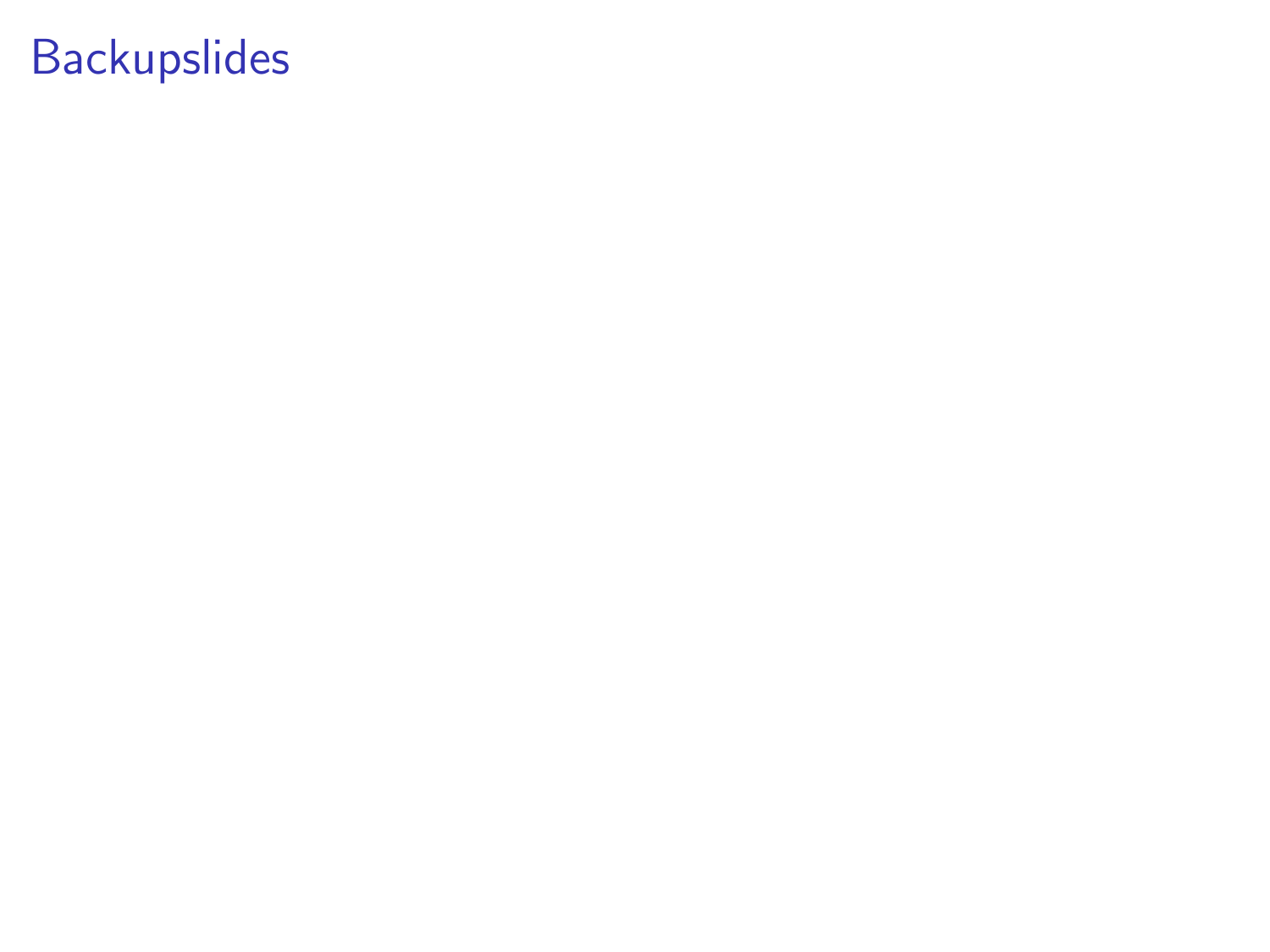Sequential Counter: Comparison to Sinzs AtMost  $\forall i \in \{1 \dots n\} \ \forall j \in \{0 \dots d+1\}$ :

$$
\neg s_{i-1,j} \lor s_{i,j} \tag{1}
$$

$$
x_i \vee \neg s_{i,j} \vee s_{i-1,j} \tag{2}
$$

$$
\forall i \in \{1 \dots n\} \forall j \in \{1 \dots d+1\}:\n\qquad \qquad \neg s_{i,j} \vee s_{i-1,j-1} \tag{3}
$$

<span id="page-21-0"></span>
$$
\neg x_i \vee \neg s_{i-1,j-1} \vee s_{i,j} \tag{4}
$$

 $s_{0,0} \wedge \neg s_{0,1} \wedge \neg s_{n,d+1}$  (5)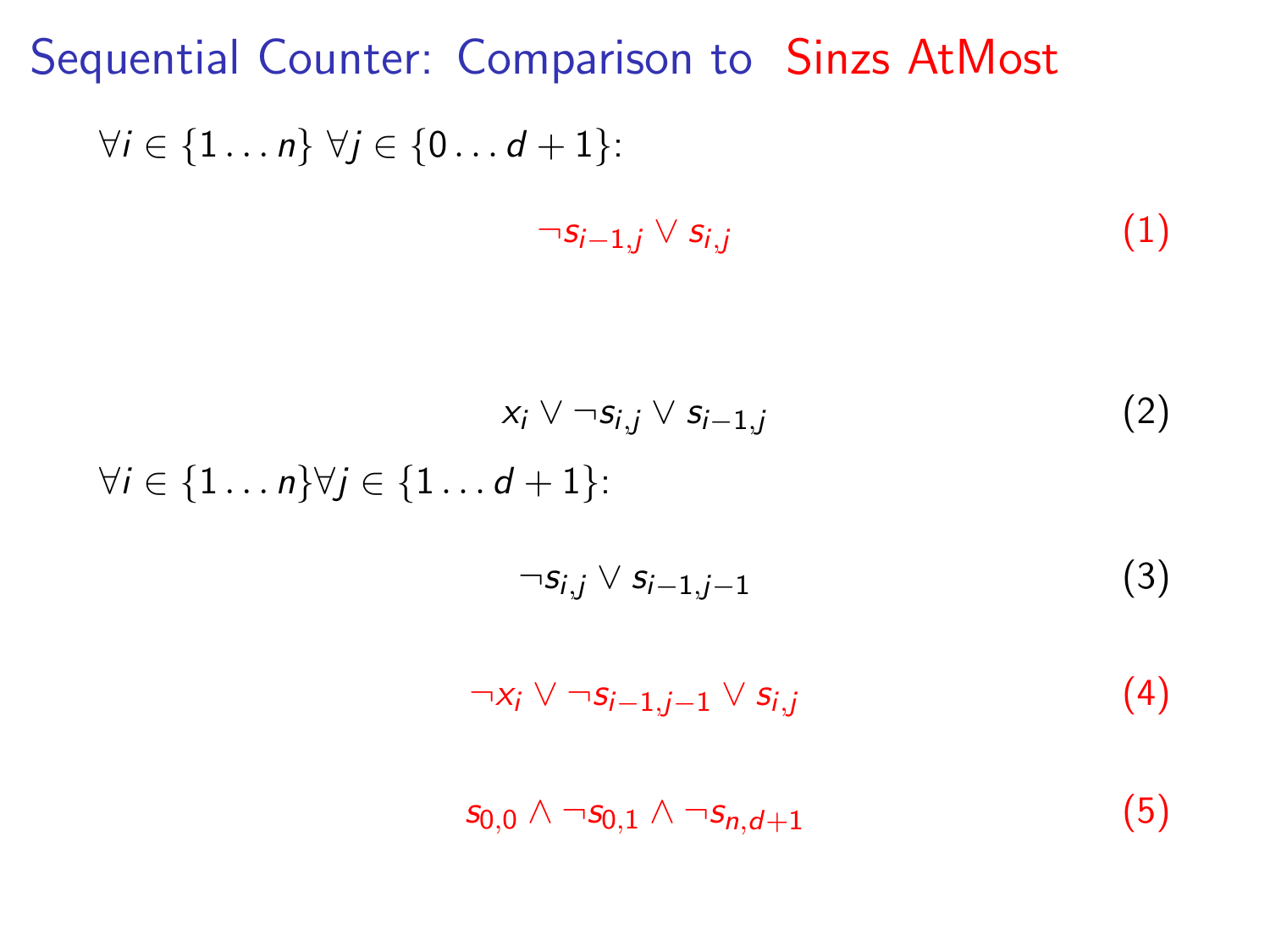## SAT instances

| Inst(SAT) | E1      | E <sub>2</sub> | E <sub>3</sub> | <b>ASP</b> | PB     |
|-----------|---------|----------------|----------------|------------|--------|
| 4/72      | 0.14    | 0.17           | 0.05           | 6.78       |        |
| 16/81     | 0.38    | 0.08           | 0.14           | 13.25      |        |
| 41/66     | 0.06    | 0.04           | 0.04           | 2.55       | 123.41 |
| 26/82     | 0.95    | 0.16           | 0.21           | 80.06      | 654.80 |
| 200-01    | 30.43   | 47.70          | 15.35          | 1141.87    |        |
| 200-07    | 6.32    | 2.39           | 1.46           | 1478.01    |        |
| 300-01    | 143.76  | 10.62          | 5.98           | 810.23     |        |
| 300-07    | 59.86   | 28.39          | 8.24           |            |        |
| 400-05    | 623.30* | 768.97         | 846.41         |            |        |
| 400-06    | 445.36  | 24.79          | 16.29          |            |        |
| 400-10    | 884.91  | 18.99          | 13.50          |            |        |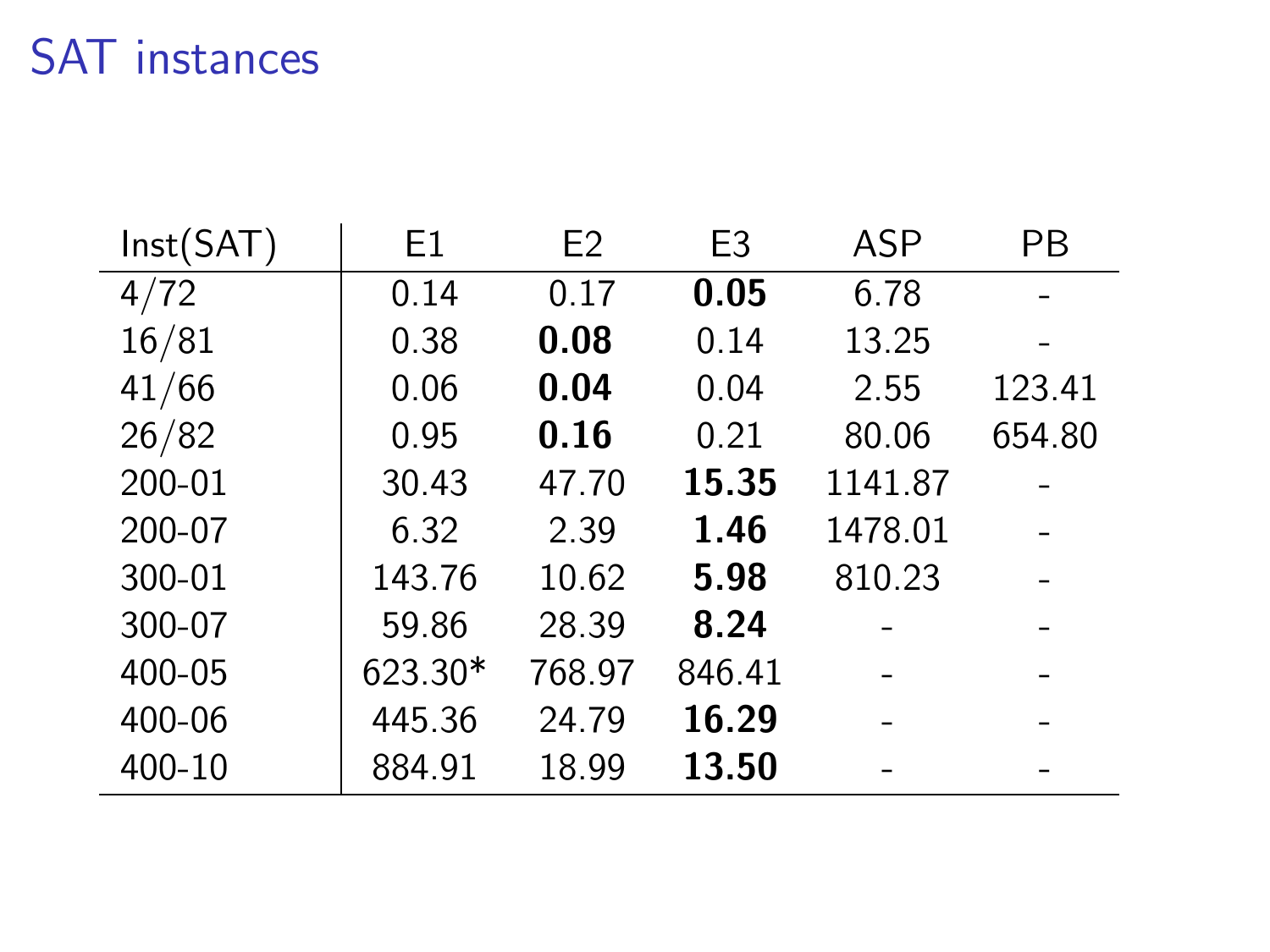# UNSAT instances

| Inst(UNSAT)       | E1     | E <sub>2</sub> | E <sub>3</sub> | ASP     | PBO    |
|-------------------|--------|----------------|----------------|---------|--------|
| $6/\overline{76}$ | 72.55  | 117.28         | 57.55          | 929.87  | 289.68 |
| 10/93             | 11.40  | 6.48           | 11.08          | 331.31  |        |
| 21/90             | 119.83 | 74.01          | 95.18          |         |        |
| 36/92             | 16.97  | 18.67          | 41.34          | 277.63  |        |
| 200-03            | 137.21 | 24.02          | 30.81          |         |        |
| 200-04            | 69.64  | 475.76         | 16.83          |         | 1.84   |
| 200-05            | 254.03 | 1337.39*       | 1172.38*       |         |        |
| 200-09            | 358.81 |                | 504.26         |         | 3.77   |
| 200-10            | 2.10   | 3.36           | 2.53           | 3.91    | 2.32   |
| 300-03            | 99.03  |                | 214.41         | 949.55  |        |
| 300-04            | 3.17   | 30.57          | 2.03           | 46.60   | 4.40   |
| 300-08            | 18.52  | 799.16         | 50.98          | 123.22  | 13.54  |
| 300-05            | 0.37   | 2.73           | 0.62           |         |        |
| 300-10            | 1.08   | 25.15          | 0.96           | 1282.09 | 904.31 |
| 400-03            | 37.05  | 30.31          | 31.47          |         |        |
| 400-04            | 13.03  | 185.32         | 6.33           | 130.33  | 14.47  |
| 400-09            | 25.75  | 470.60         | 32.90          | 557.60  | 5.19   |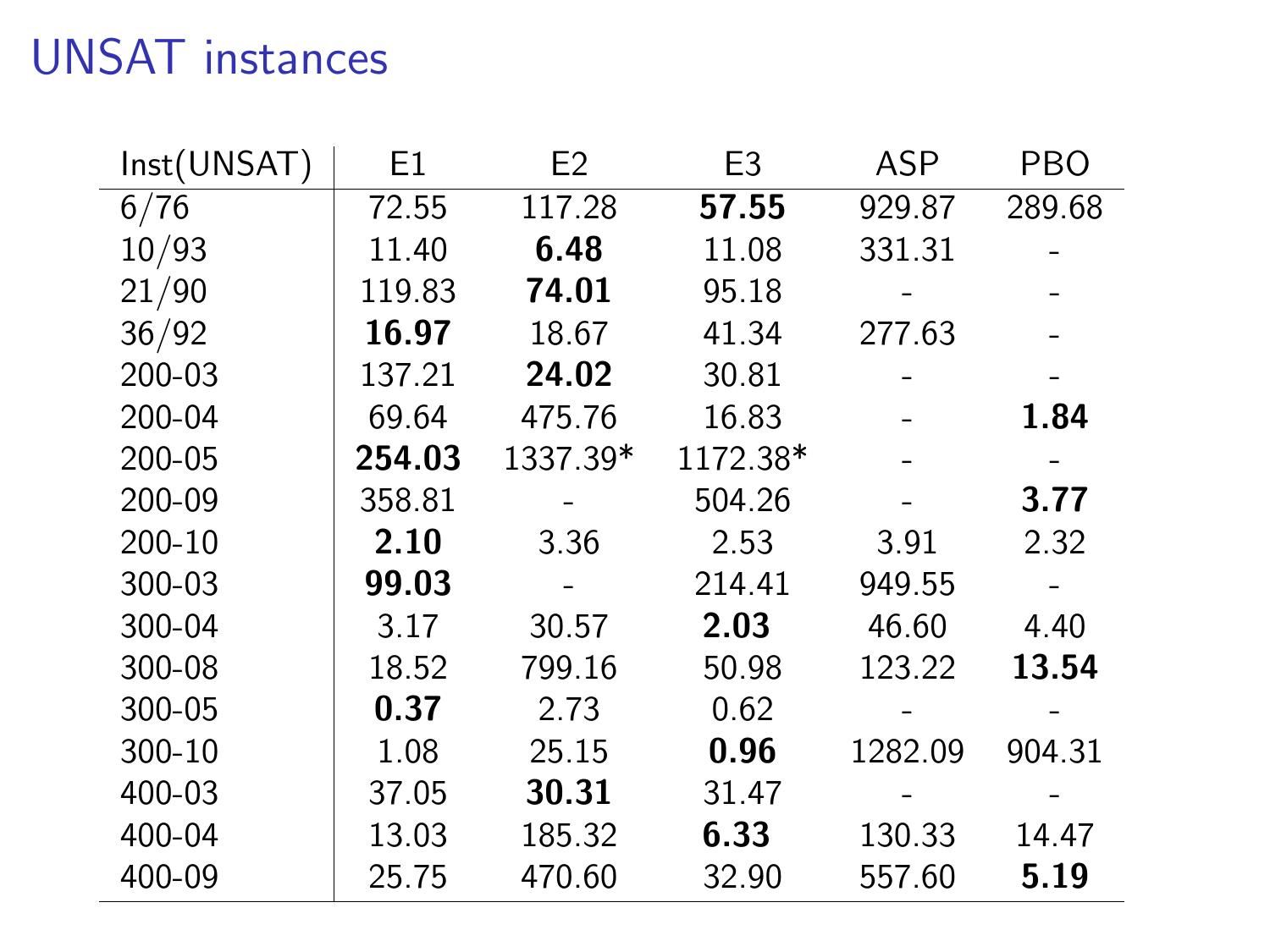## lower bounds

|        | $LB$ (pre)              | LB (SAT)                | sec     | UB (SAT)                | sec     | LB*<br>(known) | UB*<br>(known)          |
|--------|-------------------------|-------------------------|---------|-------------------------|---------|----------------|-------------------------|
| 4/72   |                         | 0                       | 0.07    | 0                       | 0.07    | 0              | 0                       |
| 6/76   |                         | 6                       | 209.77  | 6                       | 0.10    | 1              | 6                       |
| 10/93  |                         | 1                       | 18.93   | 3                       | 0.53    | 1              | 3                       |
| 16/81  |                         | 0                       |         | 0                       | 0.07    | 0              | 0                       |
| 19/71  | $\frac{2}{2}$           |                         |         | 2                       | 1.50    | 2              | $\overline{\mathbf{c}}$ |
| 21/90  |                         | 1                       | 93.80   | $\overline{\mathbf{c}}$ | 0.11    | $\mathbf{1}$   | $\overline{\mathbf{c}}$ |
| 36/92  |                         | 1                       | 38.55   | $\mathbf{1}$            | 0.07    | 1              | $\overline{c}$          |
| 41/66  |                         | 0                       |         | 0                       | 0.06    | 0              | $\mathsf 0$             |
| 26/82  |                         | 0                       |         | 0                       | 0.14    | $\mathbf 0$    | 0                       |
| 200-01 |                         | 0                       |         | 0                       | 7.46    |                | 0                       |
| 200-02 | $\overline{\mathbf{c}}$ |                         |         |                         | 0.86    |                | $\frac{2}{3}$           |
| 200-03 |                         | 3                       | 1323.05 | 2<br>3                  | 110.33  |                |                         |
| 200-04 | 7                       | 1                       | 17.59   | $\overline{7}$          | 1.04    |                | $\overline{7}$          |
| 200-05 |                         | 1                       | 639.42  | 3                       | 39.63   |                | 6                       |
| 200-06 | 6                       |                         |         | 6                       | 0.69    |                | 6                       |
| 200-07 |                         | 0                       |         | 0                       | 0.69    |                | 0                       |
| 200-08 | 8                       |                         |         | 8                       | 20.17   |                | 8                       |
| 200-09 | 10                      | 1                       | 189.14  | 10                      | 2.32    |                | 10                      |
| 200-10 | 17                      | 16                      | 213.88  | 17                      | 3.51    |                | 19                      |
| 300-01 |                         | 0                       |         | 0                       | 24.83   |                | 0                       |
| 300-02 |                         |                         |         | 6                       | 39.89   |                | 12                      |
| 300-03 | 13                      | $\overline{\mathbf{c}}$ | 872.06  | 13                      | 77.76   |                | 13                      |
| 300-04 | $\overline{7}$          | 6                       | 795.68  | $\overline{7}$          | 12.20   |                | $\overline{7}$          |
| 300-05 | $\frac{2}{2}$           | 12                      | 1145.39 | 16                      | 1247.82 |                | 27                      |
| 300-06 |                         |                         |         | $\overline{c}$          | 1559.76 |                | $\overline{c}$          |
| 300-07 |                         | 0                       |         | 0                       | 6.33    |                | 0                       |
| 300-08 | 8                       | $\mathbf{1}$            | 102.26  | 8                       | 1.01    |                | $\bf 8$                 |
| 300-09 | $\overline{7}$          |                         |         | $\overline{7}$          | 141.56  |                | $\overline{7}$          |
| 300-10 | 3                       | 9                       | 863.15  | 13                      | 115.67  |                | 21                      |
| 400-01 |                         |                         |         |                         |         |                | $\,1$                   |
| 400-02 | 15                      |                         |         | 15                      | 112.36  |                | 15                      |
| 400-03 |                         | 10                      | 1531.53 |                         |         |                | 9                       |
| 400-04 | 19                      | 5                       | 25.85   | 19                      | 222.68  |                | 19                      |
| 400-05 |                         | $\Omega$                |         | $\Omega$                | 302.10  |                | $\Omega$                |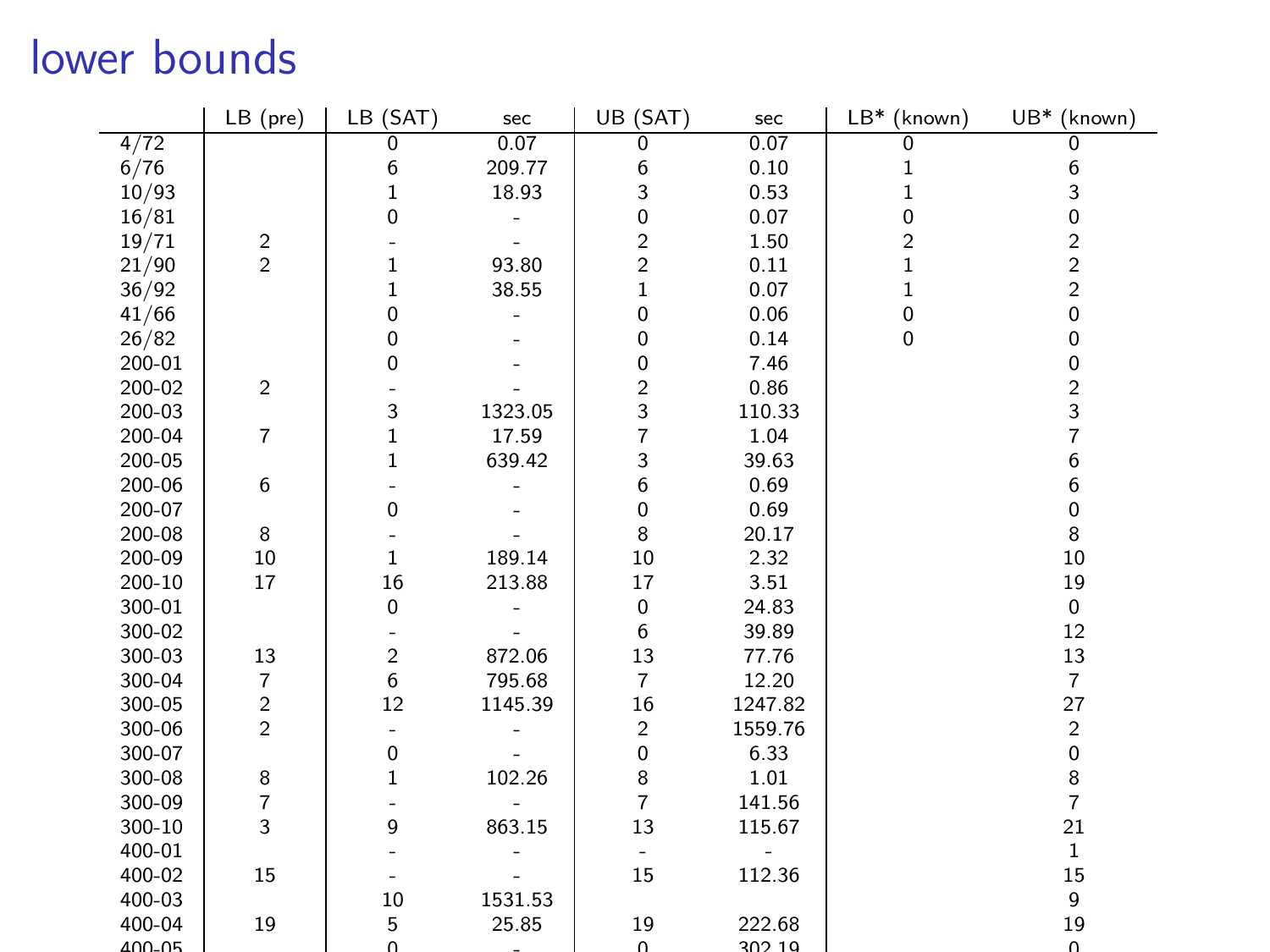# Size

| Length |                |     | Variables      |      |    |     |                | Clauses        |      |     |
|--------|----------------|-----|----------------|------|----|-----|----------------|----------------|------|-----|
|        | E <sub>1</sub> | E2  | E <sub>3</sub> | ASP  | PB | E1  | E <sub>2</sub> | E <sub>3</sub> | ASP  | PB  |
| 100    |                |     | 27             | 90   | 14 | 91  | 83             | 99             | 243  | 54  |
| 200    | 73             | 60  | 73             | 335  | 33 | 256 | 259            | 291            | 946  | 127 |
| 300    | 136            | 118 | 136            | 747  | 48 | 495 | 524            | 573            | 2195 | 197 |
| 400    | 223            | 199 | 223            | 1308 | 63 | 827 | 907            | 972            | 3879 | 271 |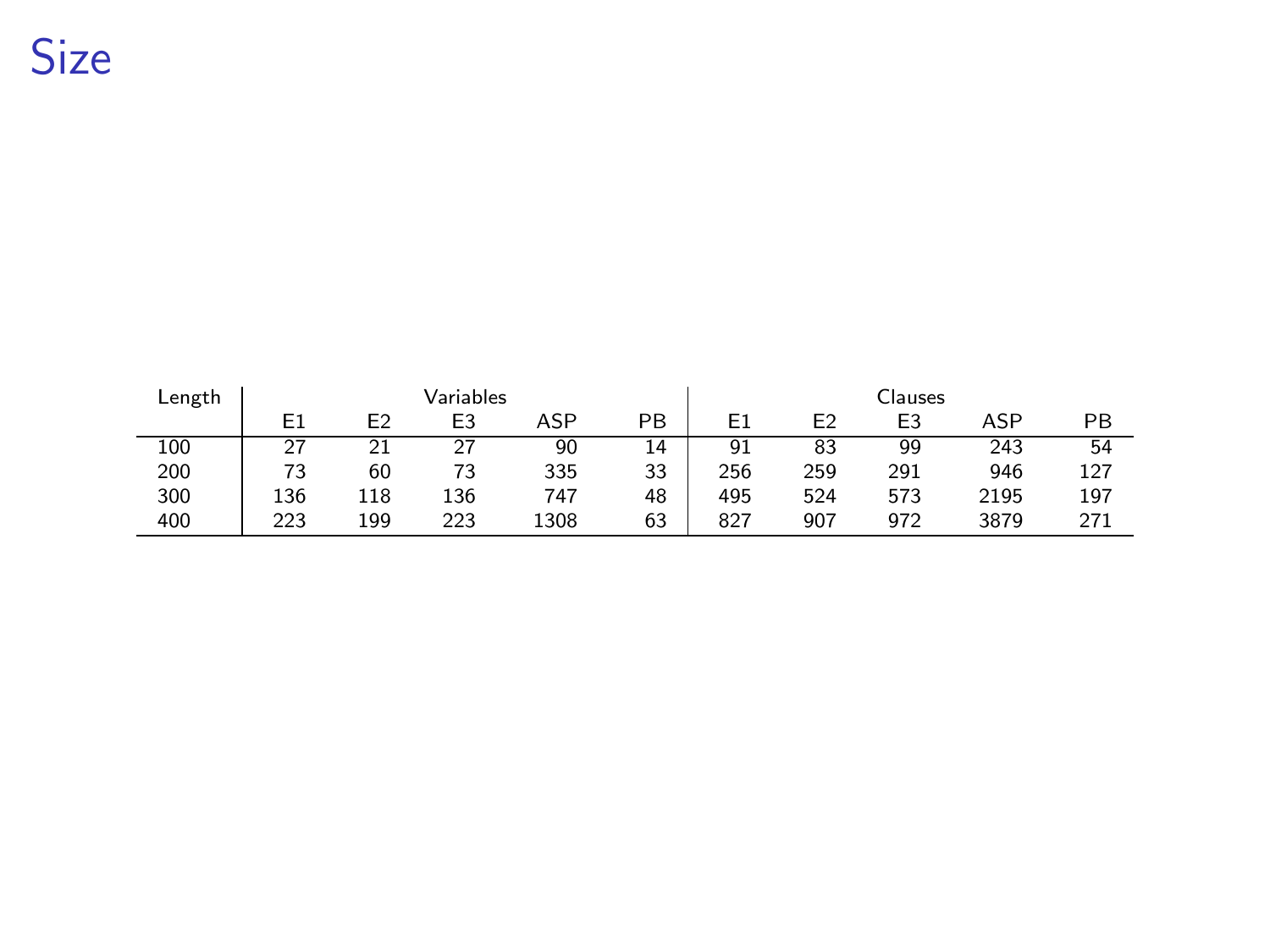### Link between Cars and Options

 $\forall i \in \{1 \ldots n\}$ :

$$
\bigwedge_{k \in C} \neg c_i^k \lor o_i^l \tag{6}
$$
\n
$$
\bigwedge_{l \in O_k} \neg c_i^k \lor \neg o_i^l \tag{7}
$$
\n
$$
\bigwedge_{l \notin O_k} \neg c_i^l \lor \bigvee_{k \in C_l} c_i^k \tag{8}
$$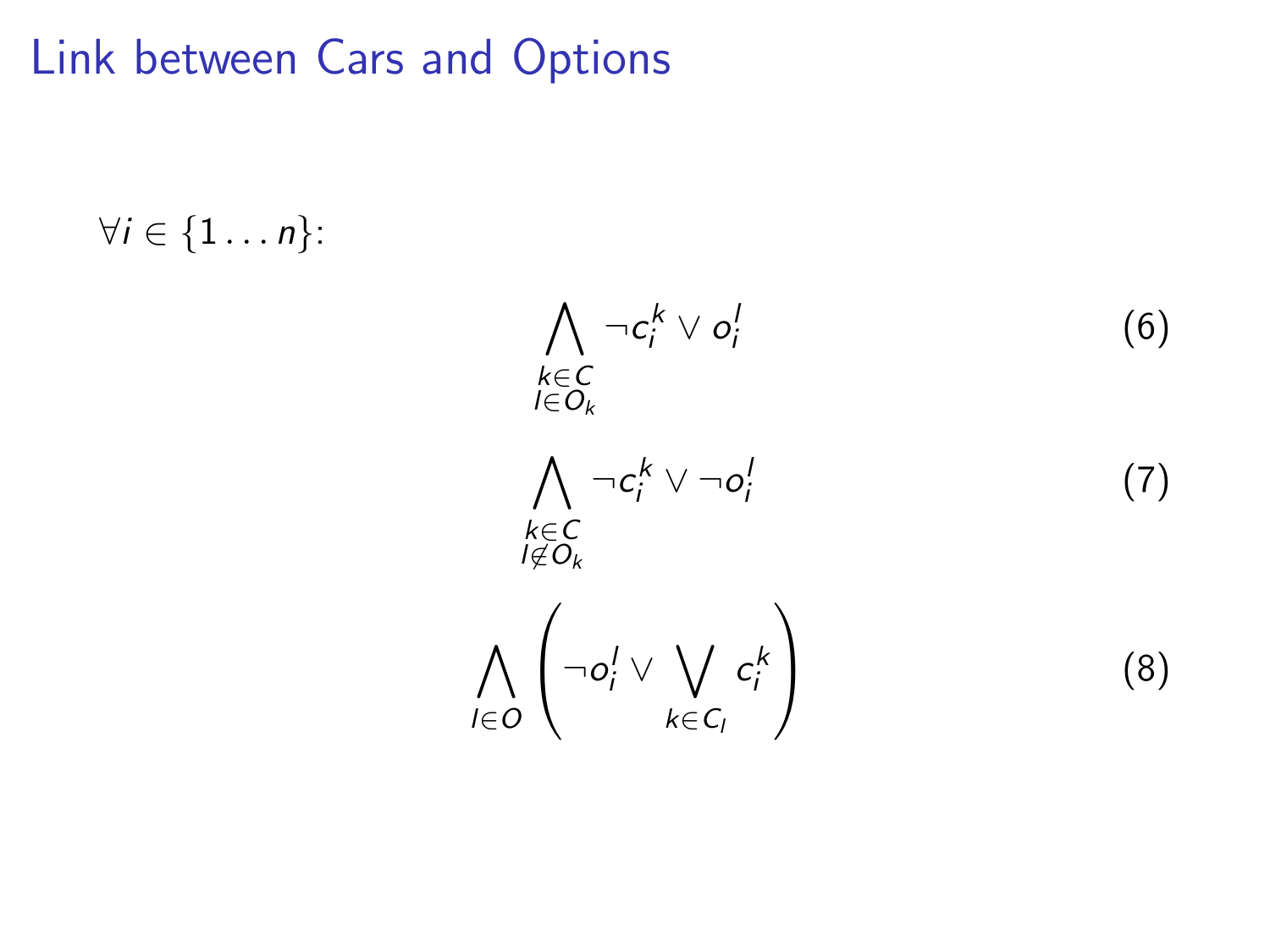## Example for non GAC of E2

#### Example

Let  $n = 5$ ,  $d = 2$  with a capacity constraint of  $1/2$ , and let  $x_3$  be true, then unit propagation does not force  $x_2$  nor  $x_4$  to false. Setting them to true will lead to a conflict through clauses [\(12\)](#page-21-0) and ([??](#page-0-0)) on positions 2, 3 and 4.